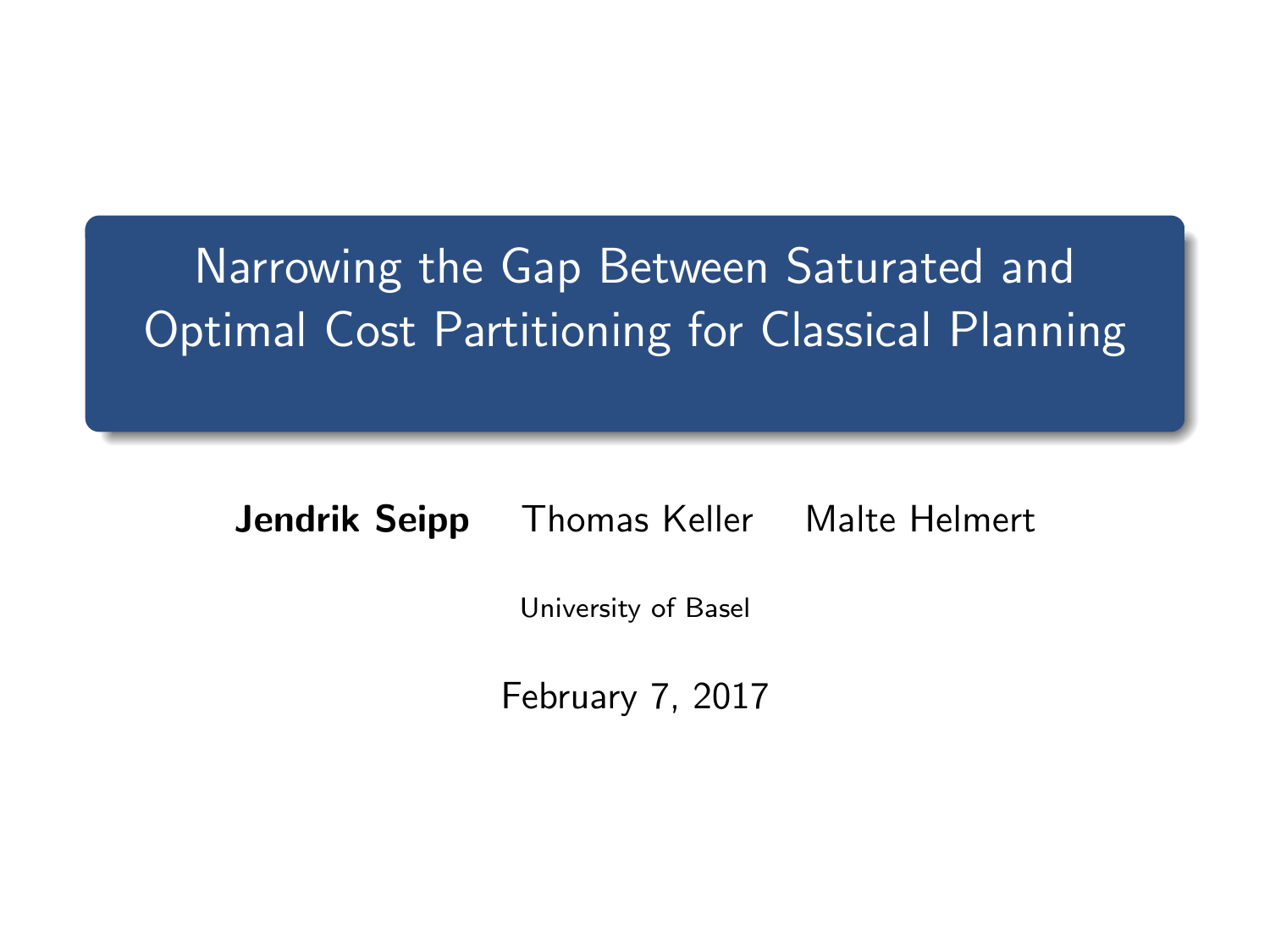

- optimal classical planning
- $A^*$  search + admissible heuristic
- abstraction heuristics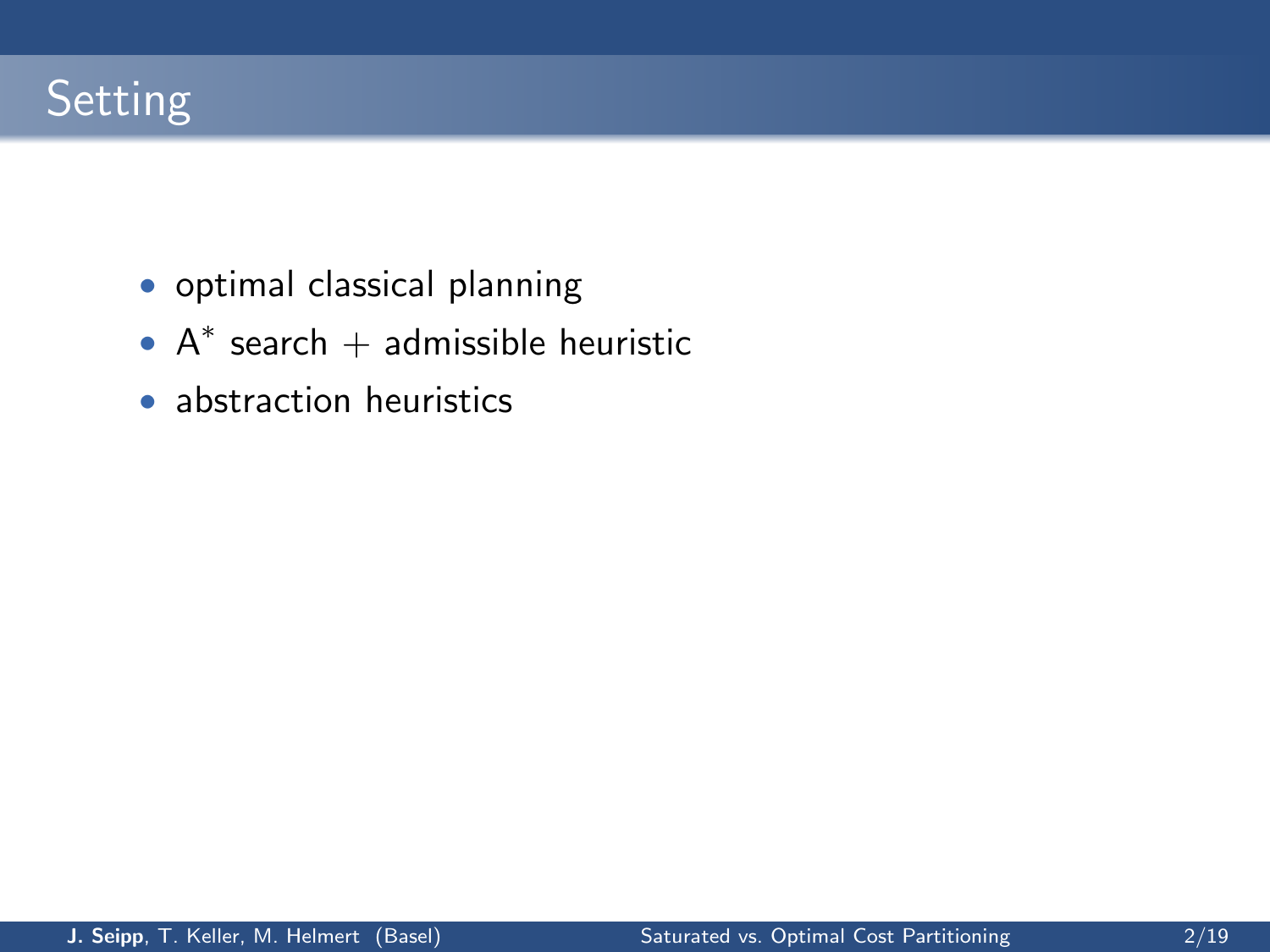## Setting

- optimal classical planning
- $A^*$  search + admissible heuristic
- abstraction heuristics

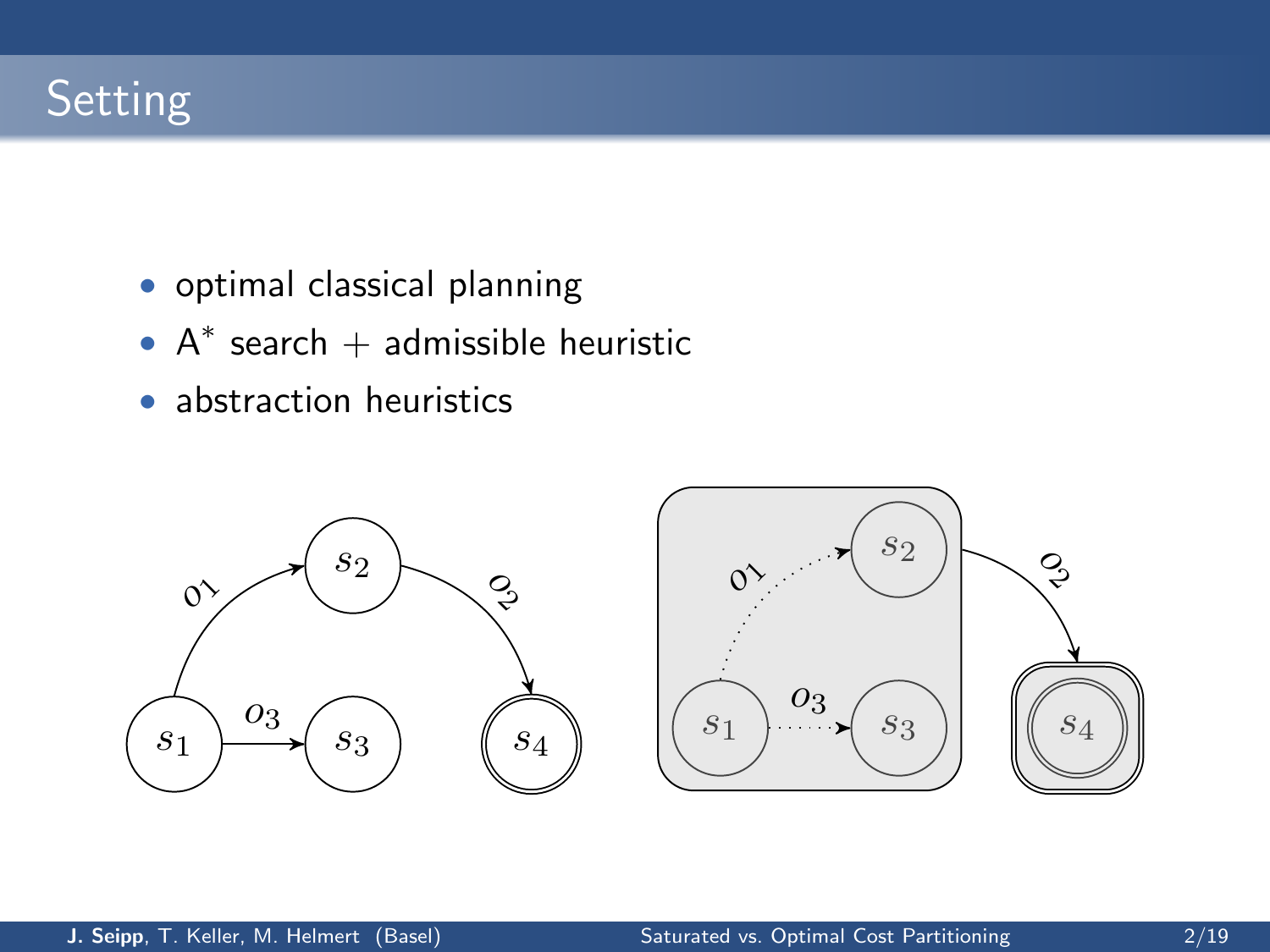• single heuristic unable to capture enough information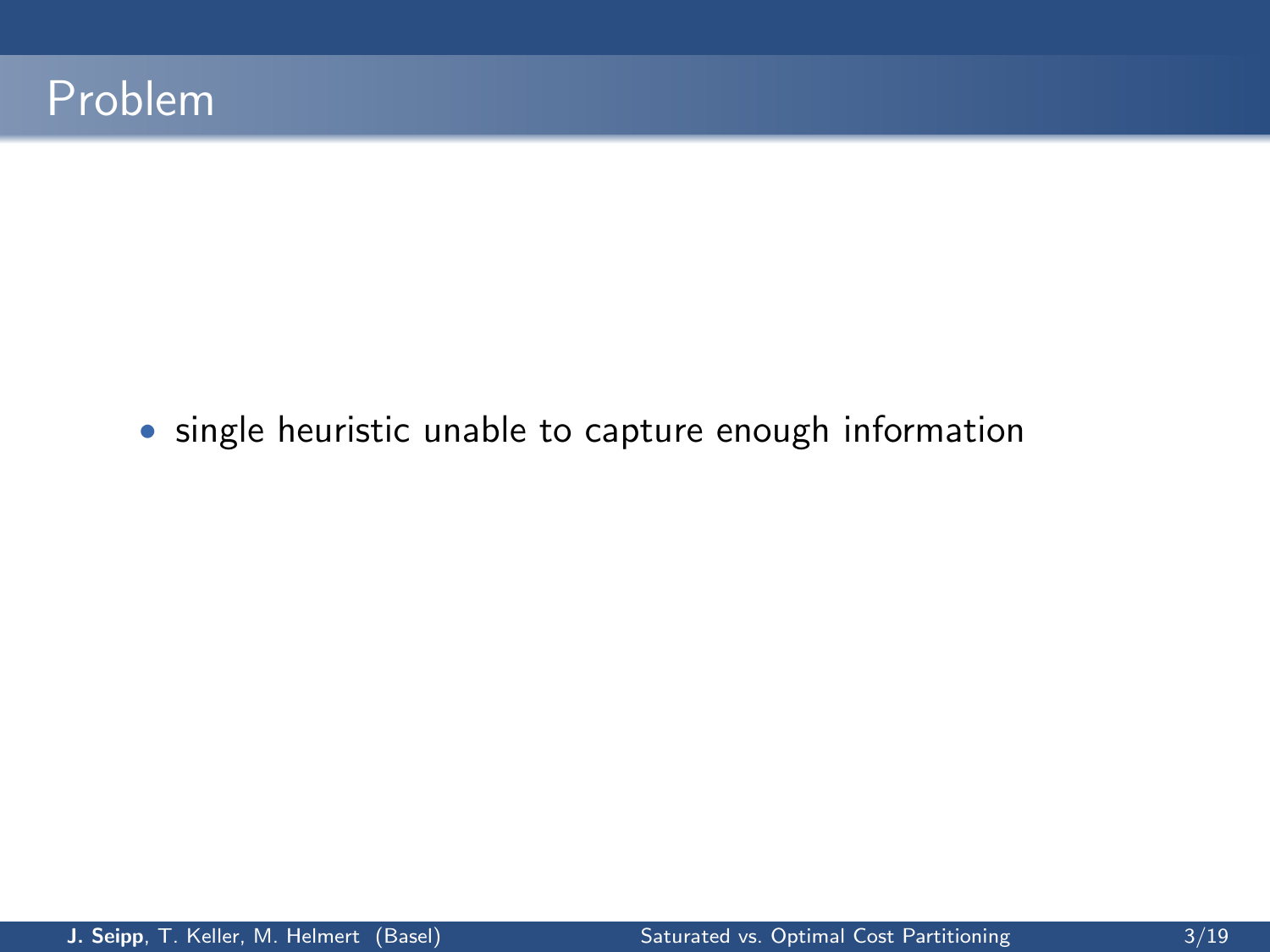• single heuristic unable to capture enough information  $\rightarrow$  use multiple heuristics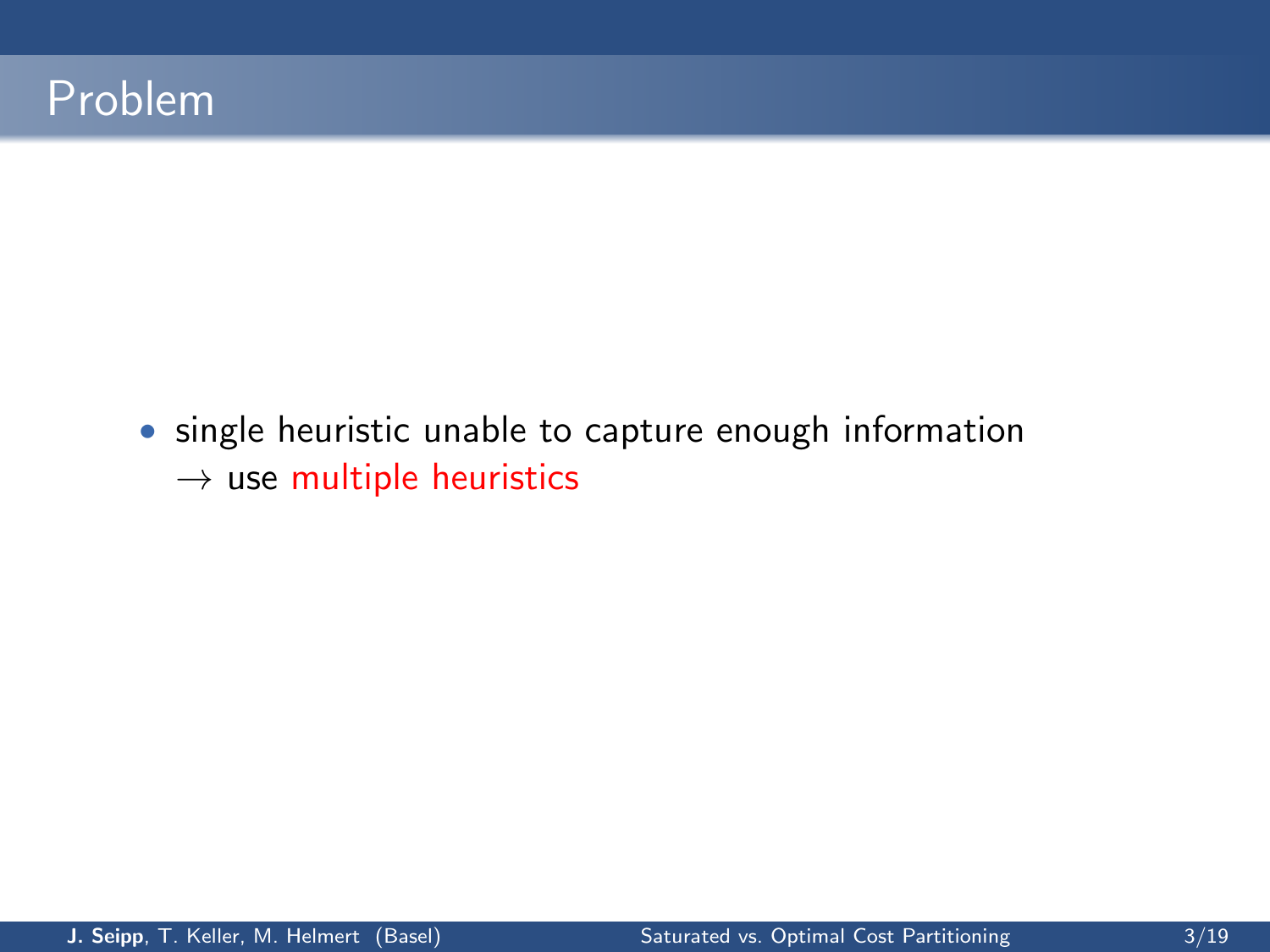- single heuristic unable to capture enough information  $\rightarrow$  use multiple heuristics
- how to combine multiple heuristics admissibly?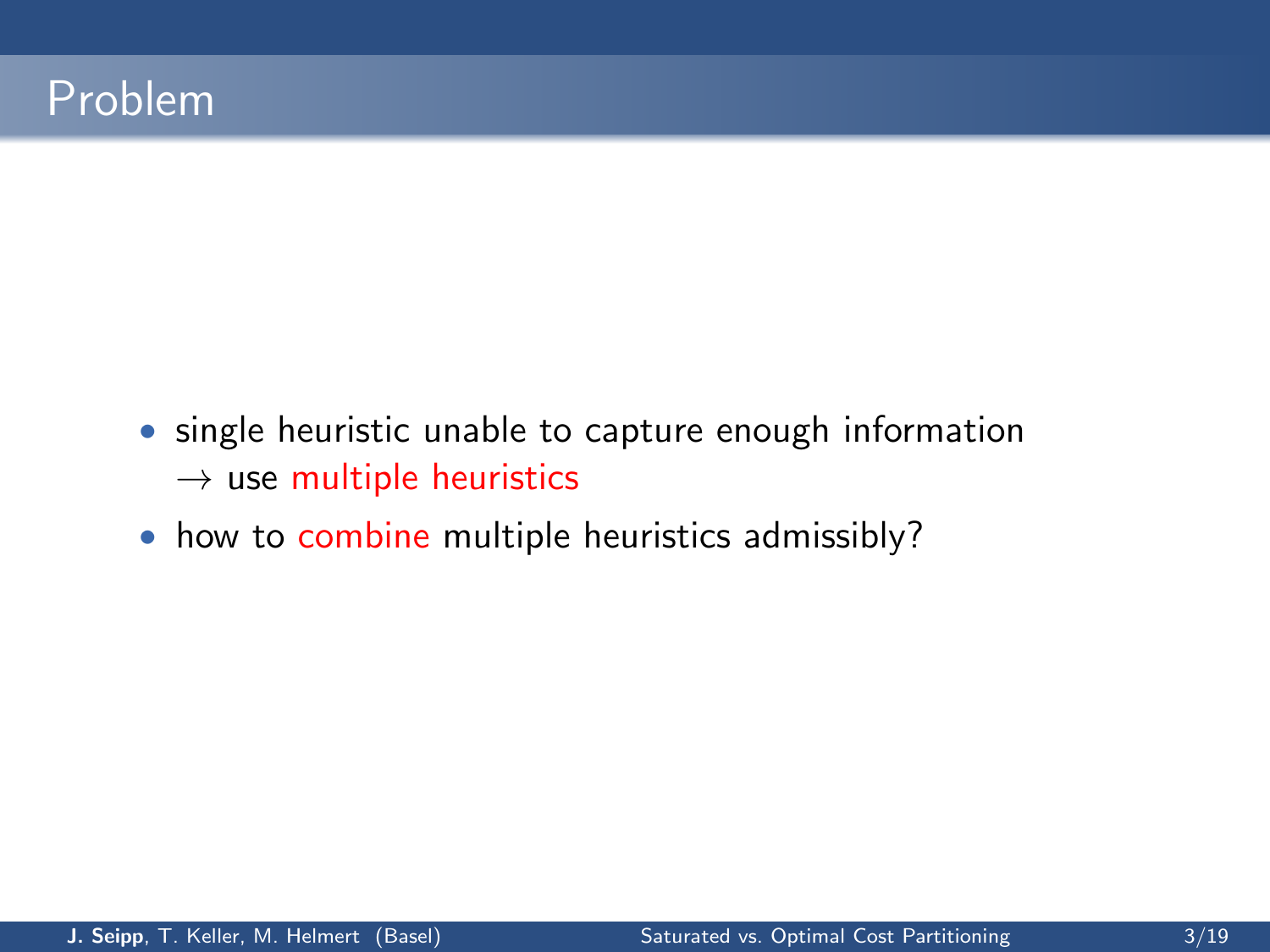## Multiple Heuristics

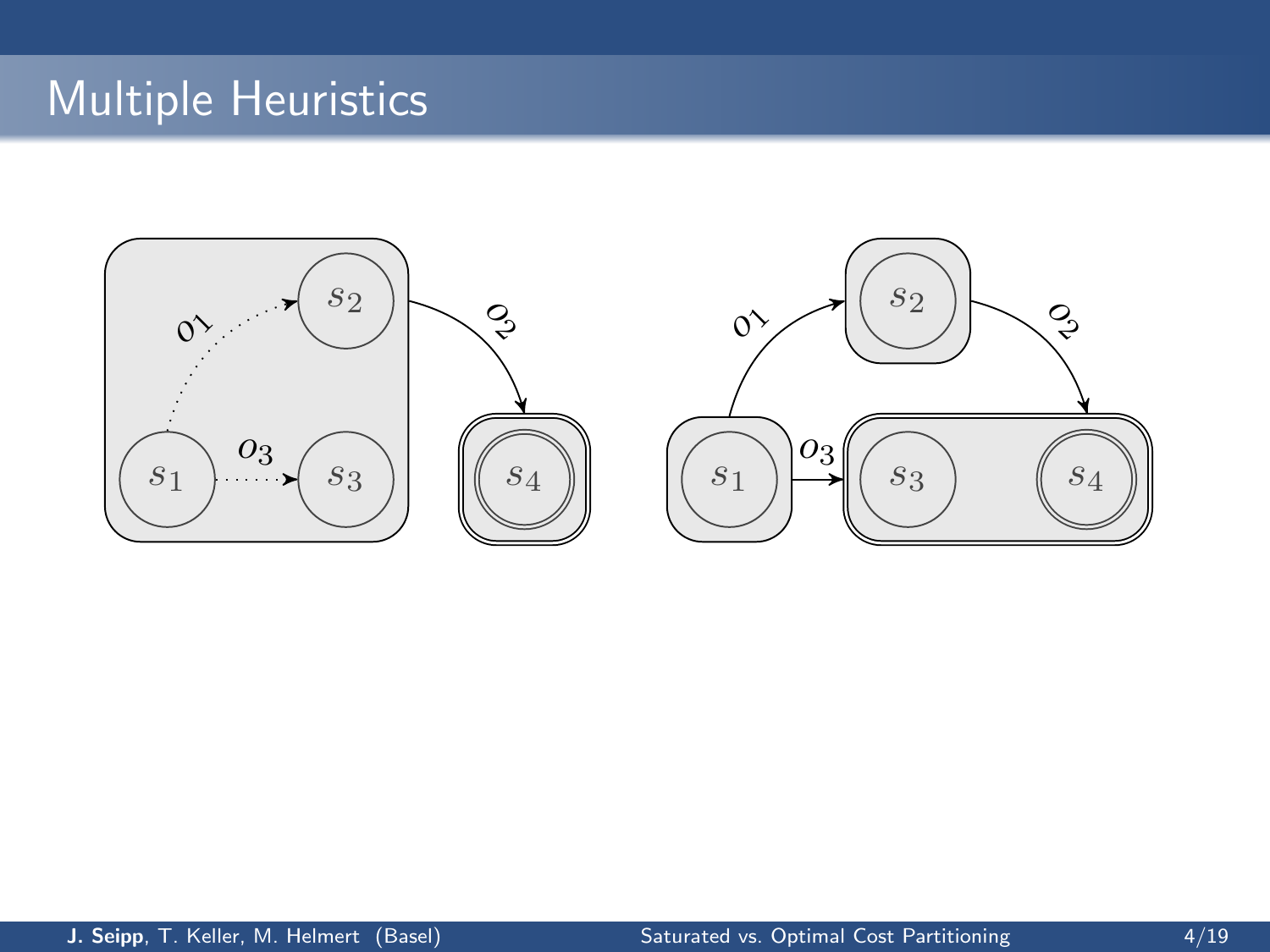## Multiple Heuristics

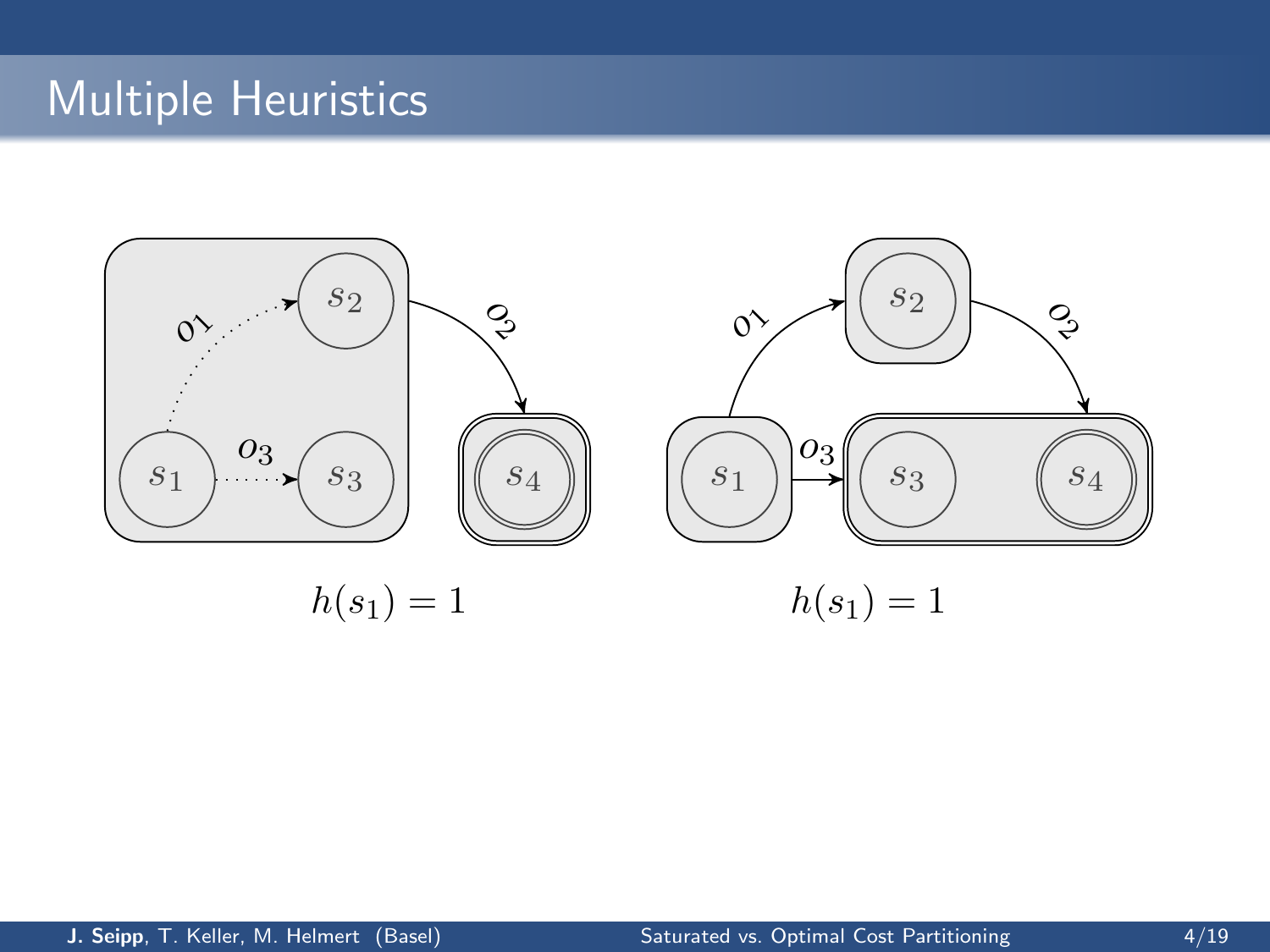## **Multiple Heuristics**



• maximize:  $h(s_1) = 1$  $\rightarrow$  only selects best heuristic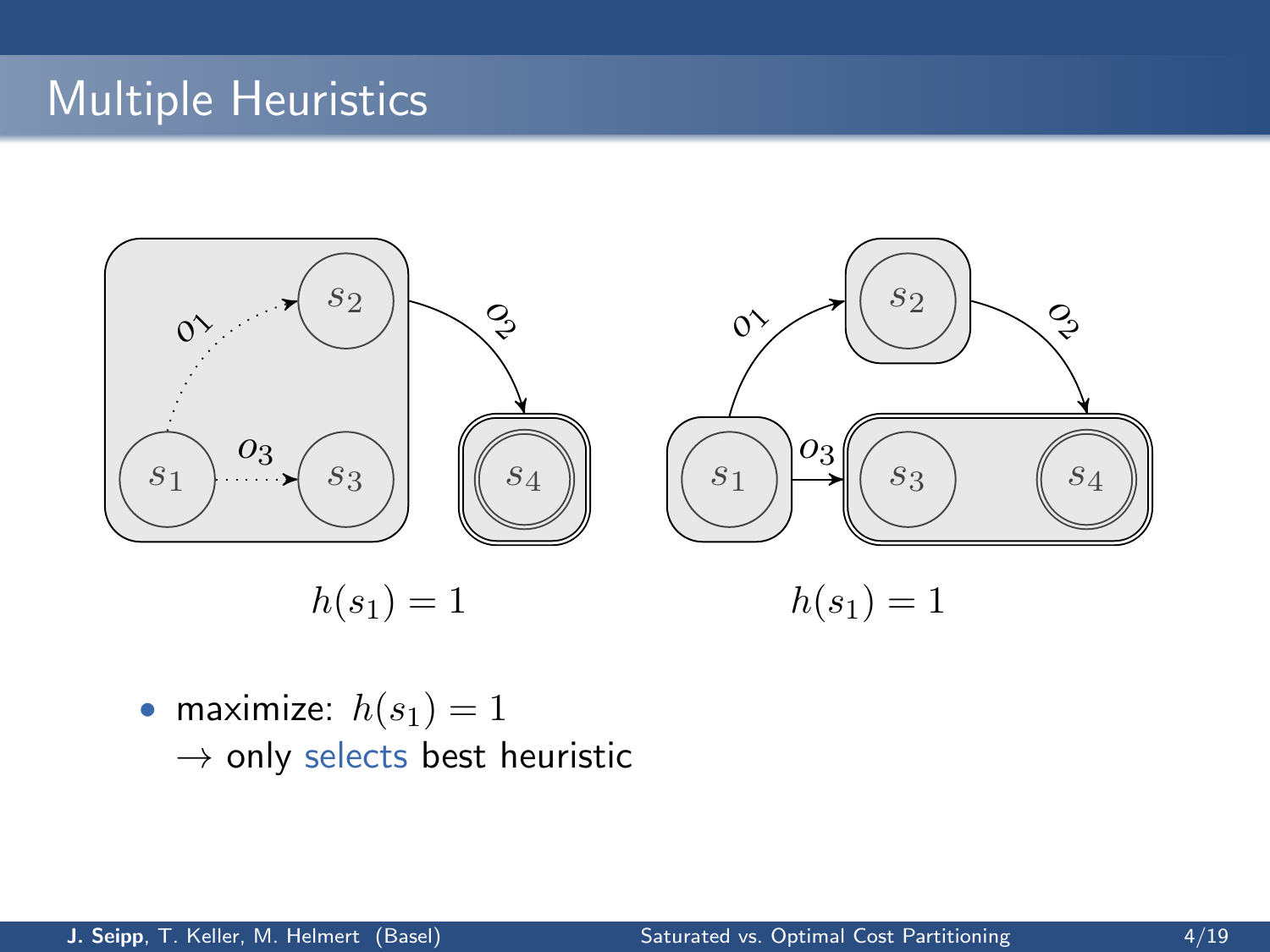## Multiple Heuristics: Cost Partitioning

#### Cost Partitioning

- split operator costs among abstractions
- total costs must not exceed original costs
- $\rightarrow$  combines heuristics
- $\rightarrow$  allows summing heuristic values admissibly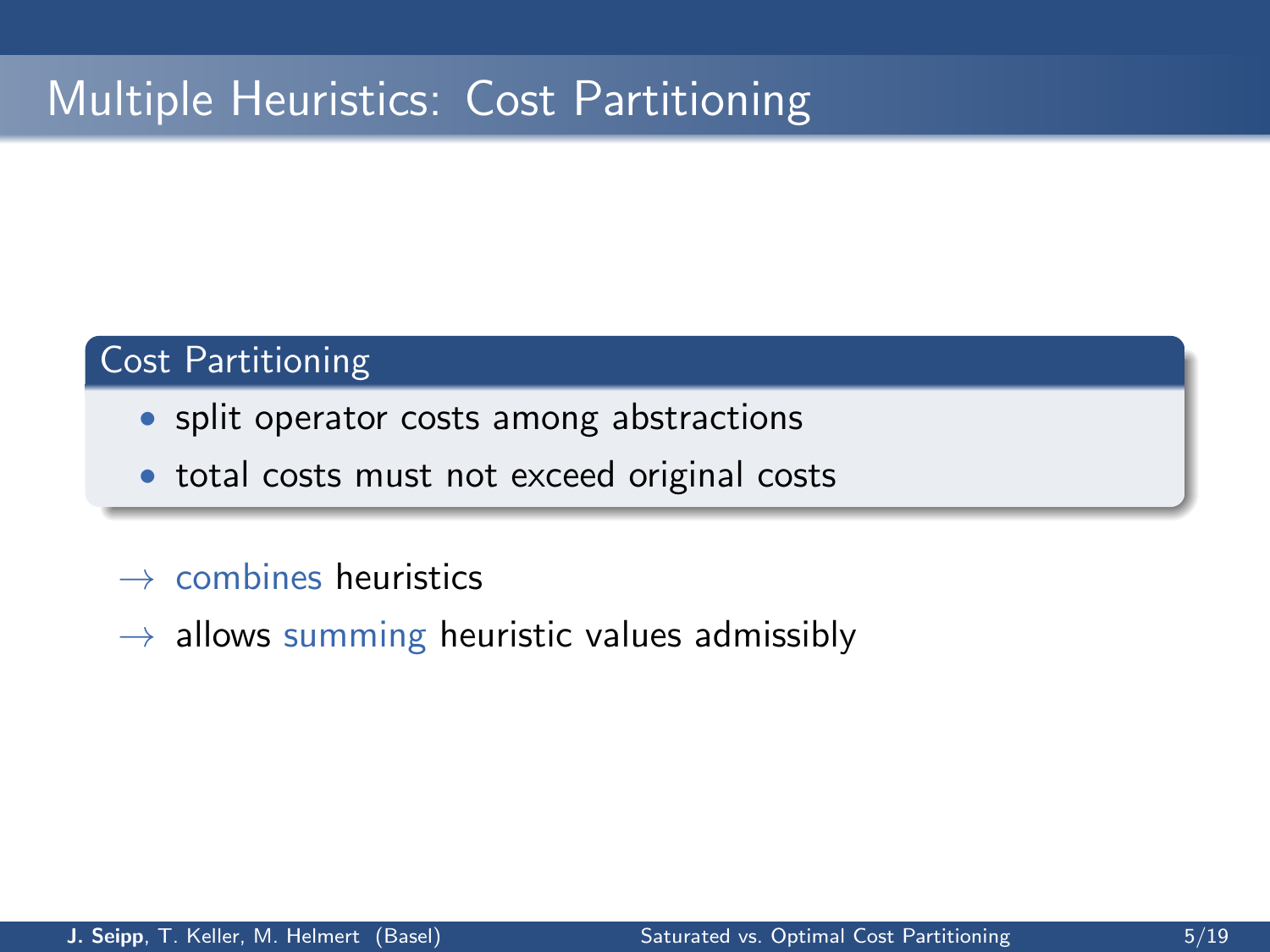#### Saturated Cost Partitioning Seipp & Helmert, 2014

#### Saturated Cost Partitioning Algorithm

- order abstractions
- for each abstraction  $\alpha$ .
	- use minimum costs preserving all goal distances for  $\alpha$
	- use remaining costs for subsequent abstractions

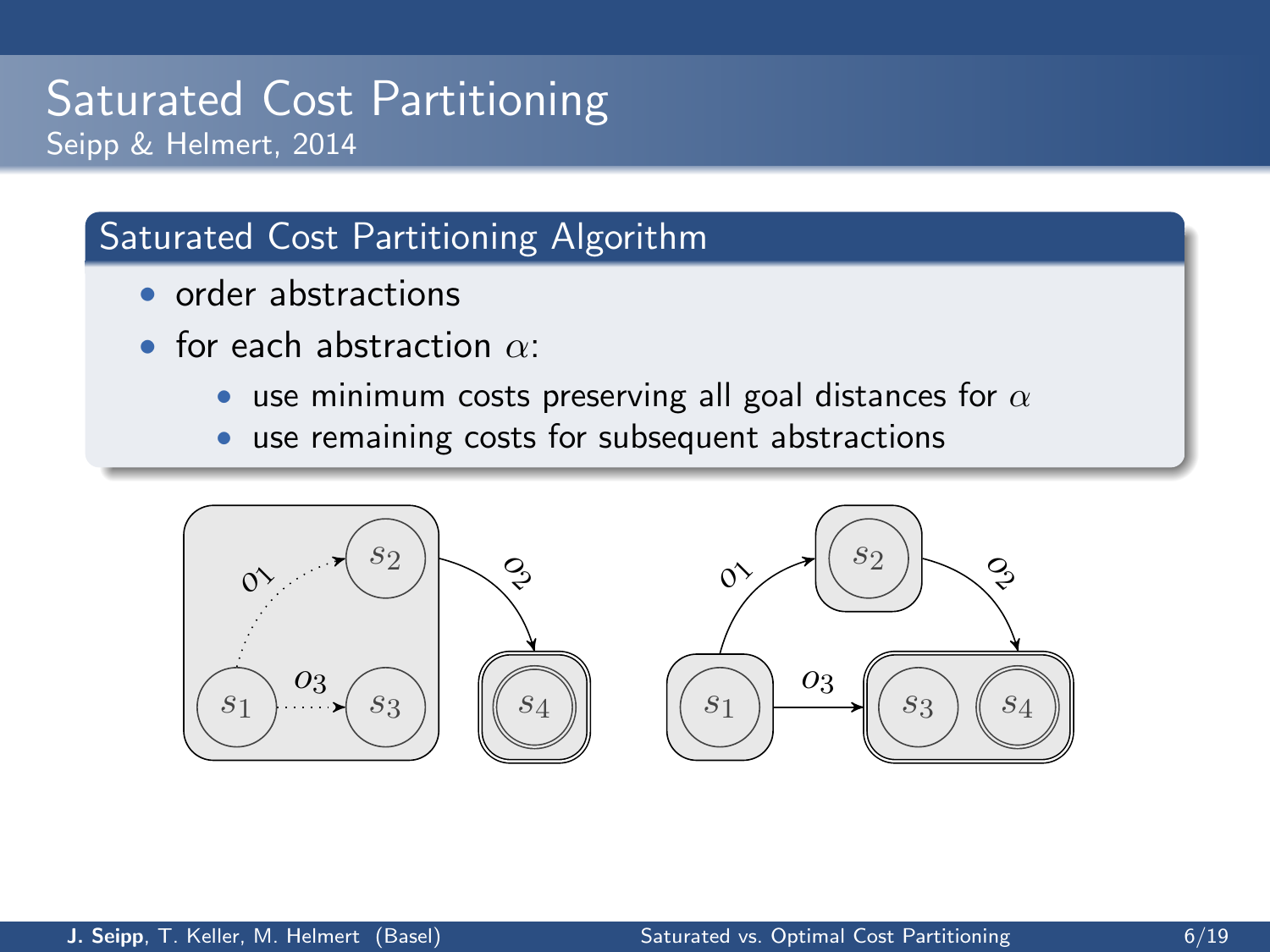#### Saturated Cost Partitioning Seipp & Helmert, 2014

#### Saturated Cost Partitioning Algorithm

- order abstractions
- for each abstraction  $\alpha$ .
	- use minimum costs preserving all goal distances for  $\alpha$
	- use remaining costs for subsequent abstractions

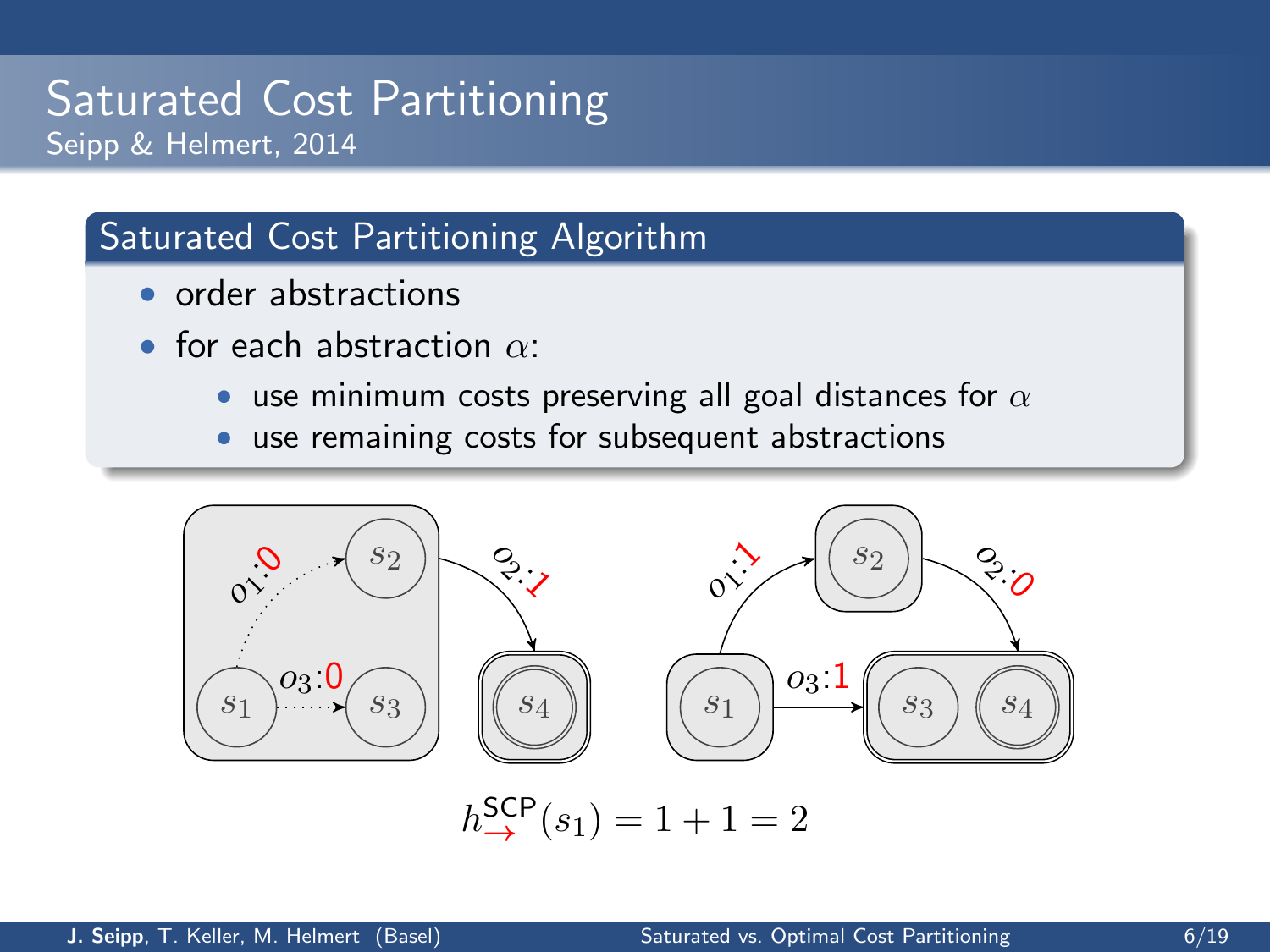### Saturated Cost Partitioning Seipp & Helmert, 2014

#### Saturated Cost Partitioning Algorithm

- order abstractions
- for each abstraction  $\alpha$ .
	- use minimum costs preserving all goal distances for  $\alpha$
	- use remaining costs for subsequent abstractions

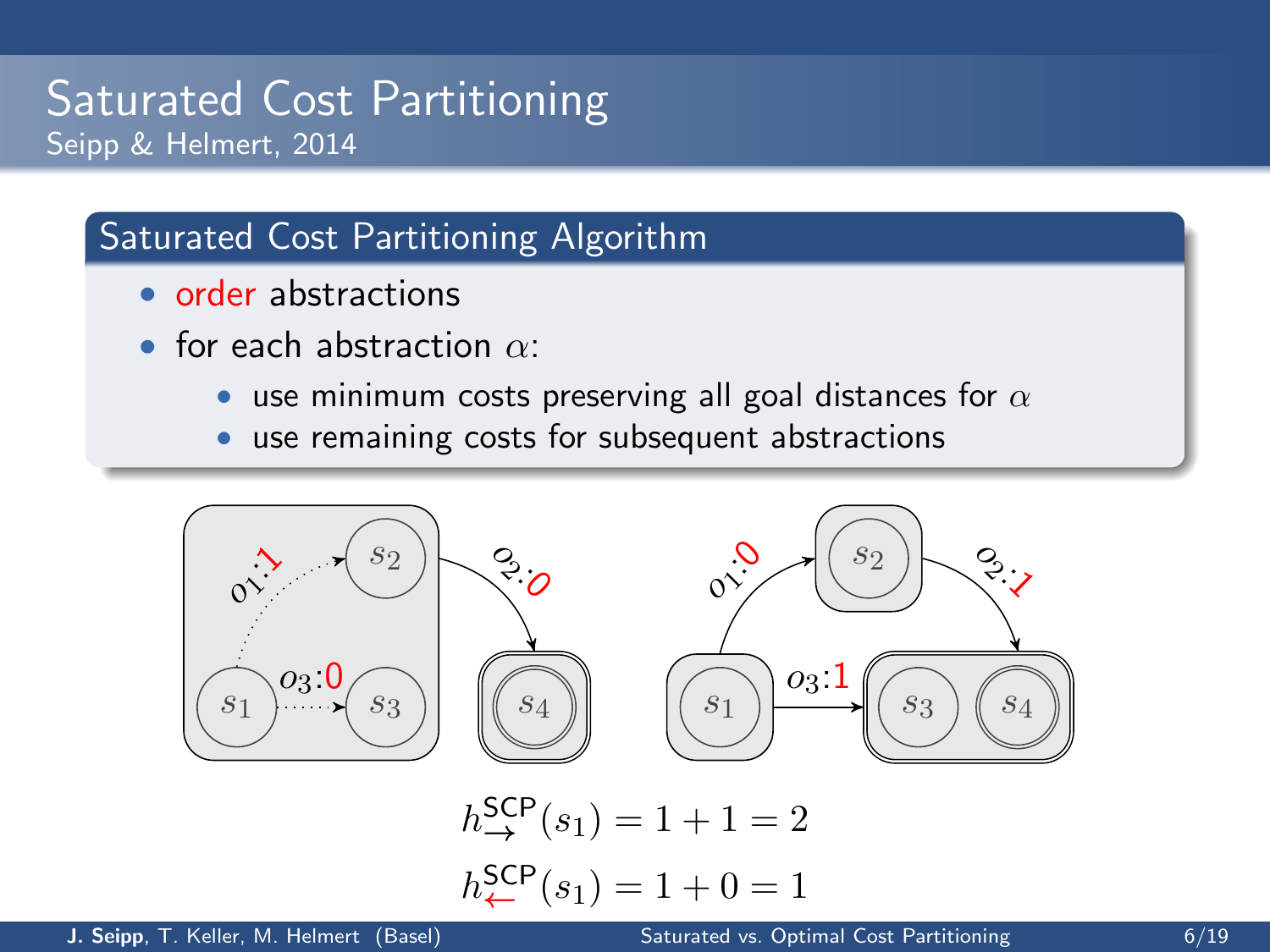|                                                                                                                                   | 2014       |  |     |  |  |  |
|-----------------------------------------------------------------------------------------------------------------------------------|------------|--|-----|--|--|--|
| <b>Solved Tasks</b> $h_{\text{rand1}}^{\text{SCP}}$ $h_{\text{add}\uparrow}^{\text{SCP}}$ $h_{\text{add}\downarrow}^{\text{SCP}}$ |            |  |     |  |  |  |
| Sum (1667)                                                                                                                        | 759.3  789 |  | 800 |  |  |  |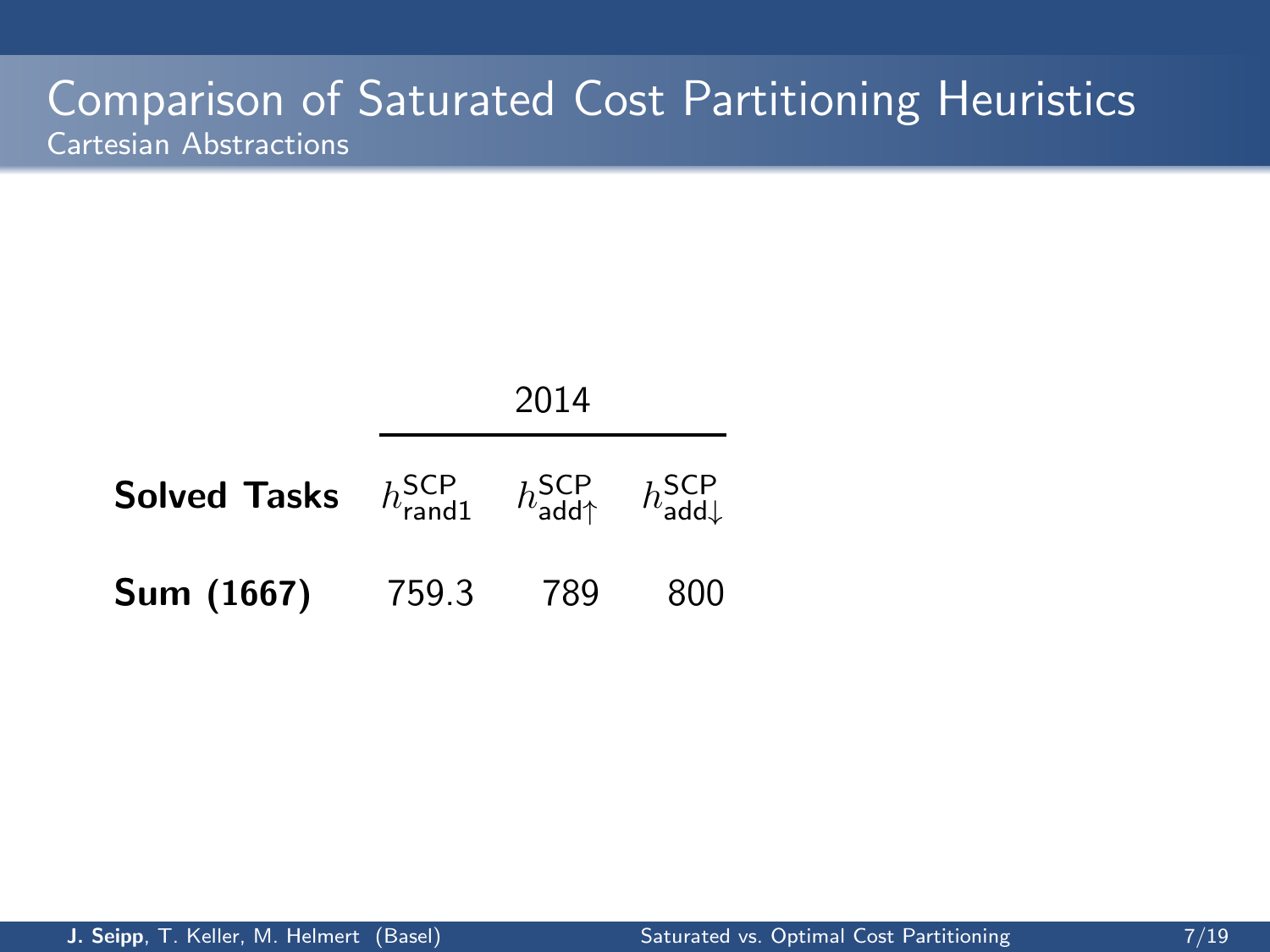- *n*! possible orders  $\rightarrow$  hill climbing search in space of orders
- cover many states  $\rightarrow$  samples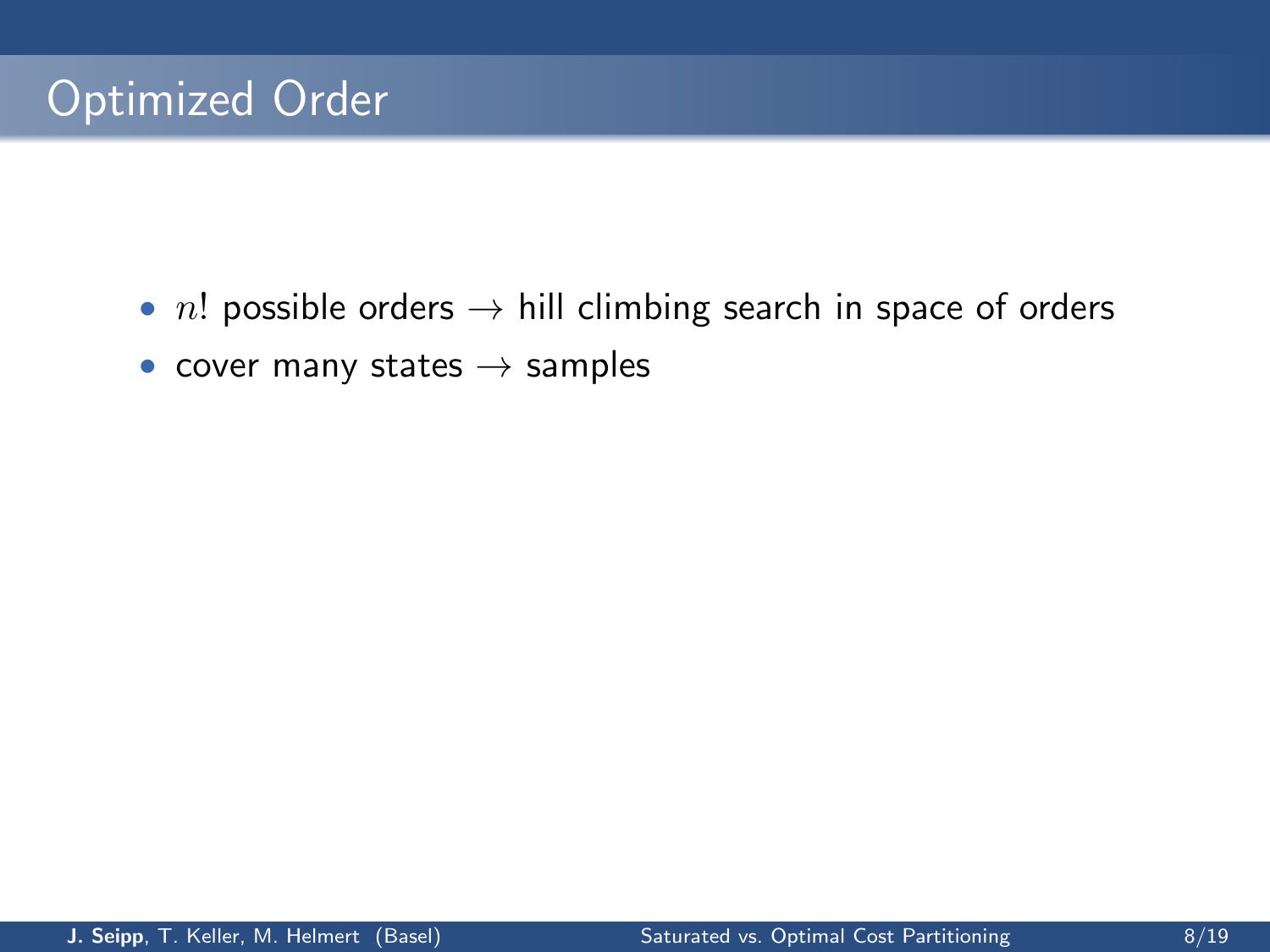- *n*! possible orders  $\rightarrow$  hill climbing search in space of orders
- cover many states  $\rightarrow$  samples
- quality  $:=$  sum of heuristic values on samples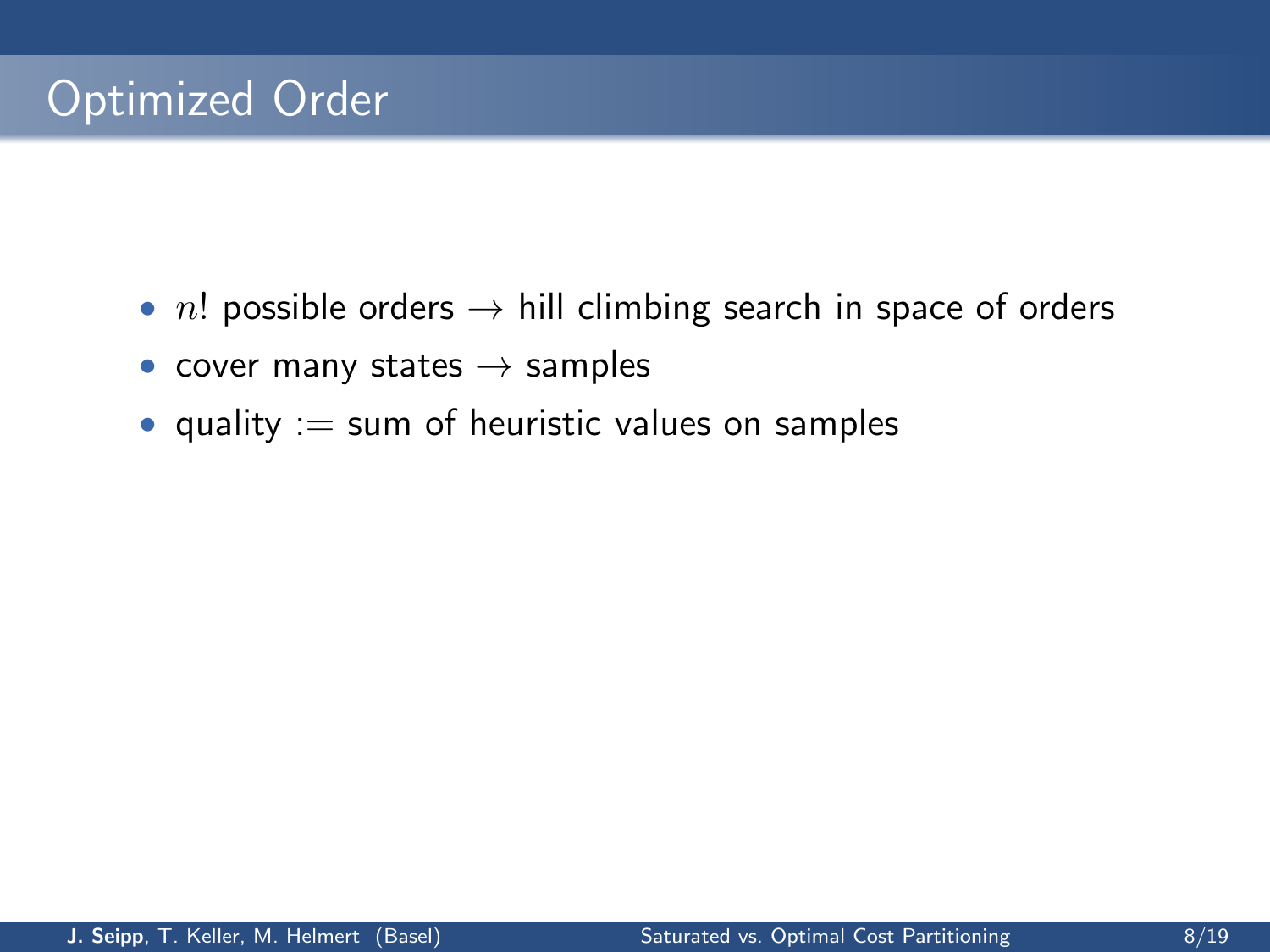- n! possible orders  $\rightarrow$  hill climbing search in space of orders
- cover many states  $\rightarrow$  samples
- quality  $:=$  sum of heuristic values on samples

#### Hill climbing search

- start with random order
- until no better successor found:
	- switch positions of two heuristics
	- move to first improving successor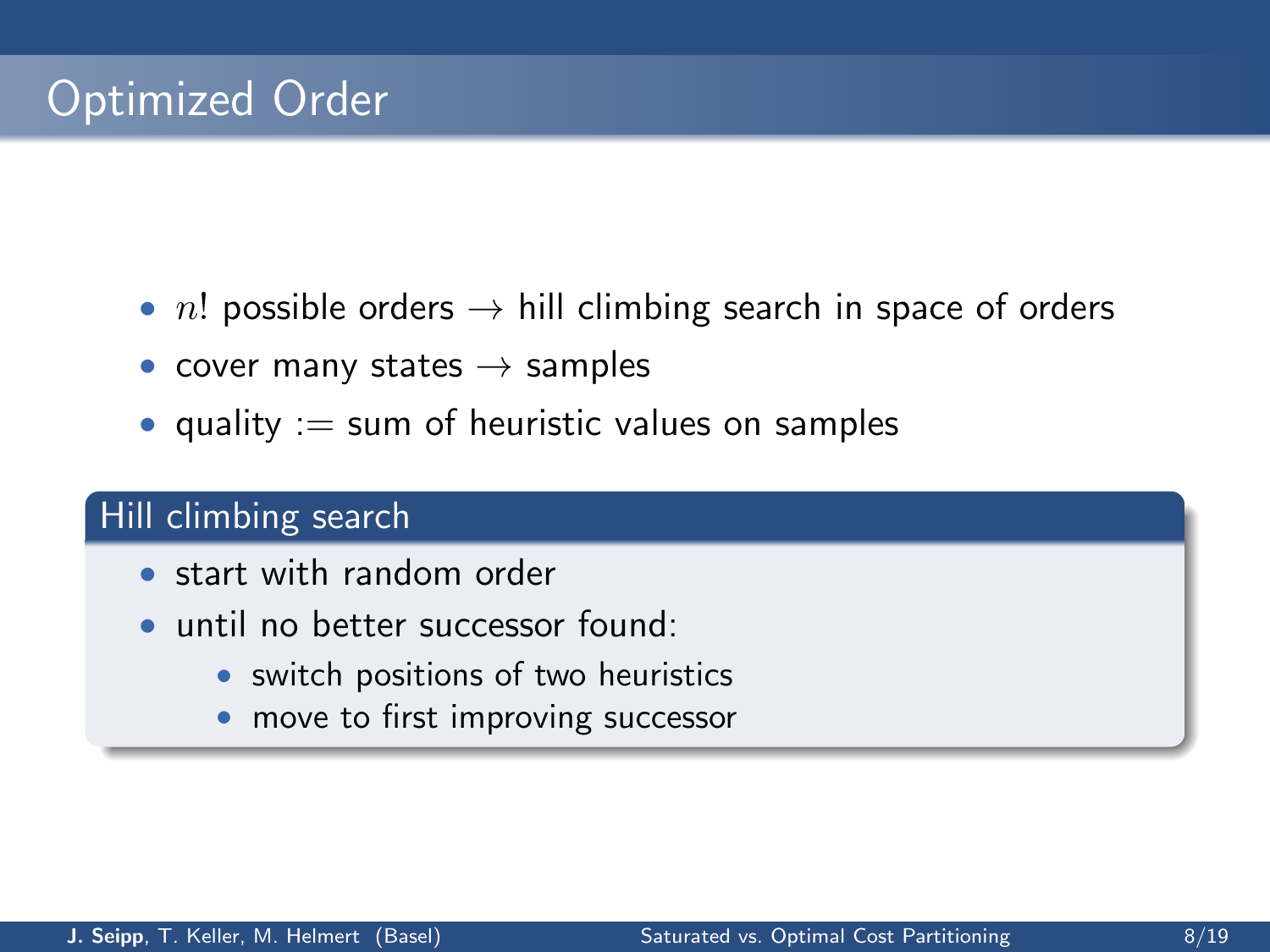|                                                                                                                                                                | 2014 |  |  |  |  |
|----------------------------------------------------------------------------------------------------------------------------------------------------------------|------|--|--|--|--|
| <b>Solved Tasks</b> $h_{\text{rand1}}^{\text{SCP}}$ $h_{\text{add}\uparrow}^{\text{SCP}}$ $h_{\text{add}\downarrow}^{\text{SCP}}$ $h_{\text{HC}}^{\text{SCP}}$ |      |  |  |  |  |
| <b>Sum (1667)</b> 759.3 789 800 884.9                                                                                                                          |      |  |  |  |  |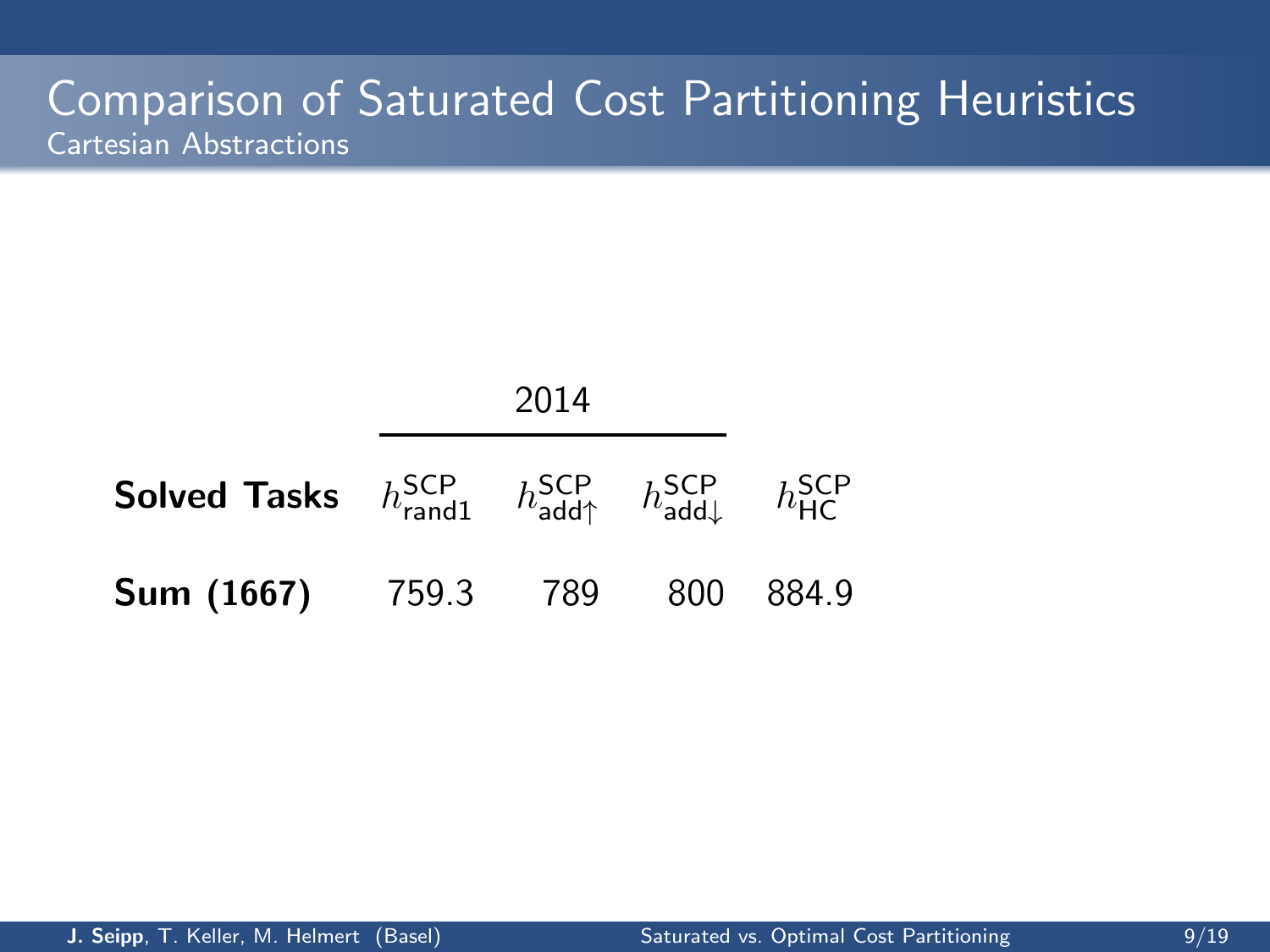## One Order is not Enough

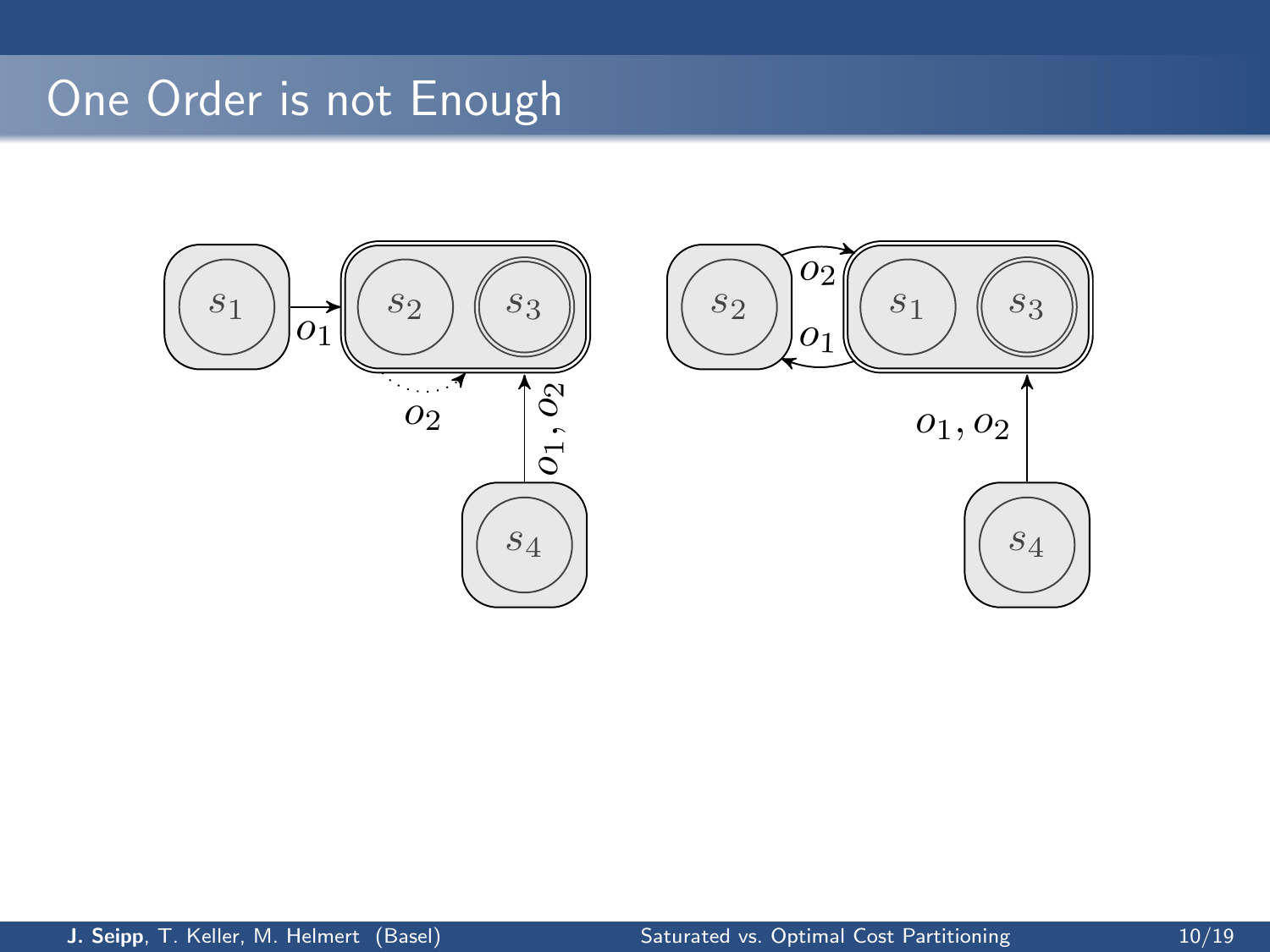## One Order is not Enough



$$
h_{\rightarrow}^{SCP}(s_1) = 1 \text{ and } h_{\leftarrow}^{SCP}(s_1) = 0
$$
  

$$
h_{\rightarrow}^{SCP}(s_2) = 0 \text{ and } h_{\leftarrow}^{SCP}(s_2) = 1
$$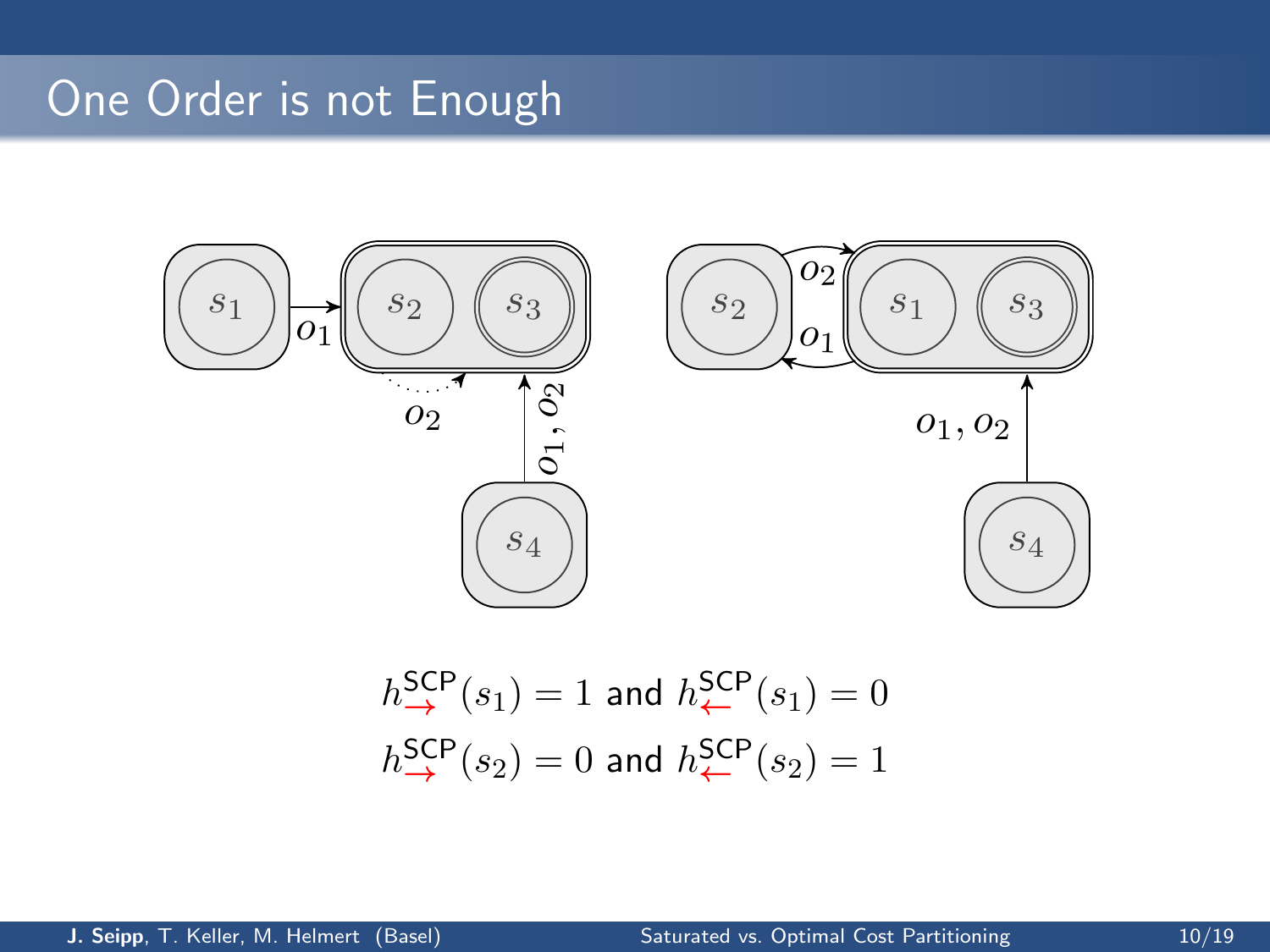| Orders                                                   |  |  | 1 2 5 10 100 200 500 1000 |  |
|----------------------------------------------------------|--|--|---------------------------|--|
| Coverage 759.3 797.3 866.3 907.5 942.8 947.0 936.3 879.5 |  |  |                           |  |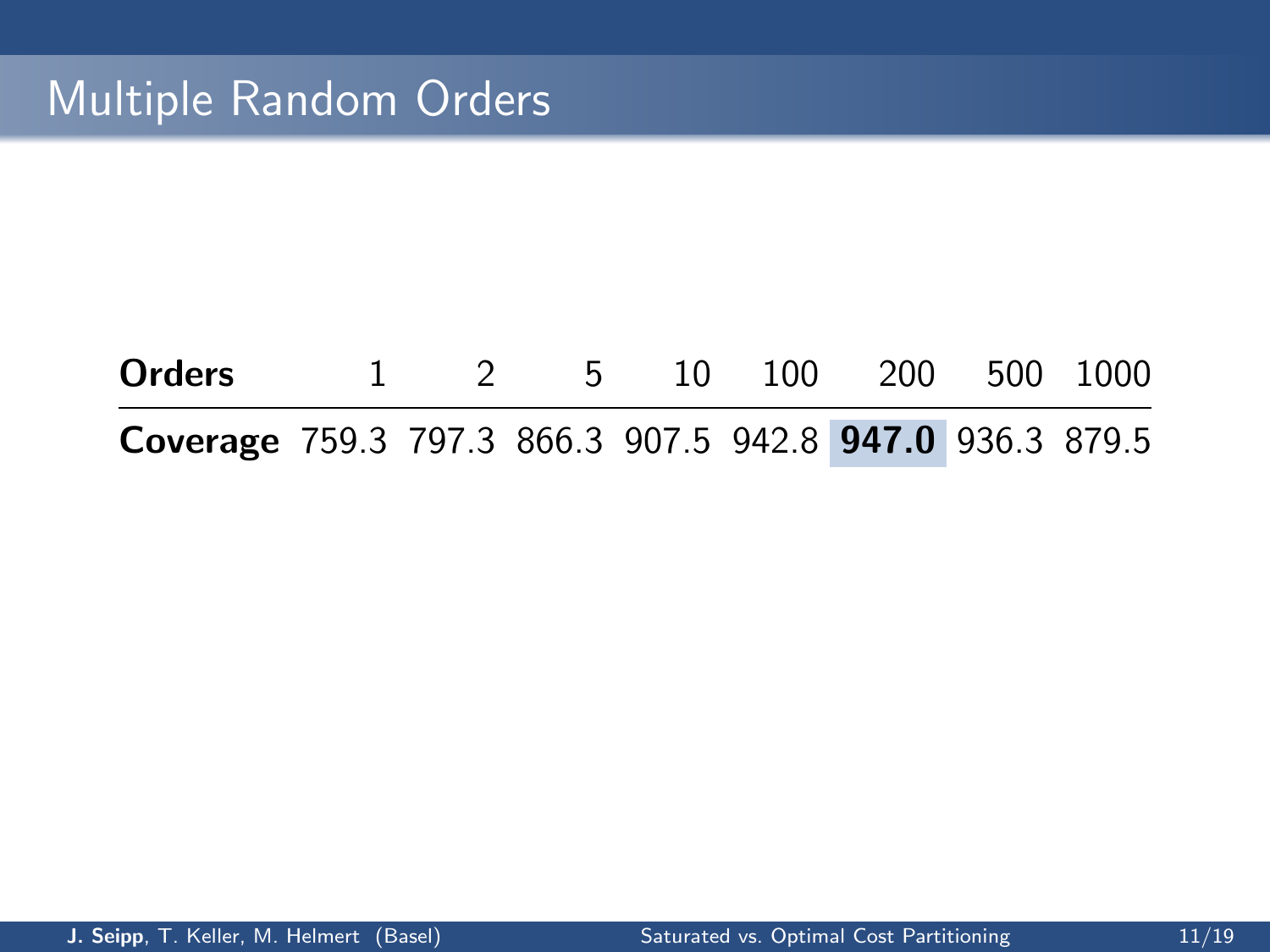## **Orders** 1 2 5 10 100 200 500 1000 Coverage 759.3 797.3 866.3 907.5 942.8 947.0 936.3 879.5

- too many orders slow down heuristic evaluation
	- $\rightarrow$  remove useless orders
	- $\rightarrow$  find better orders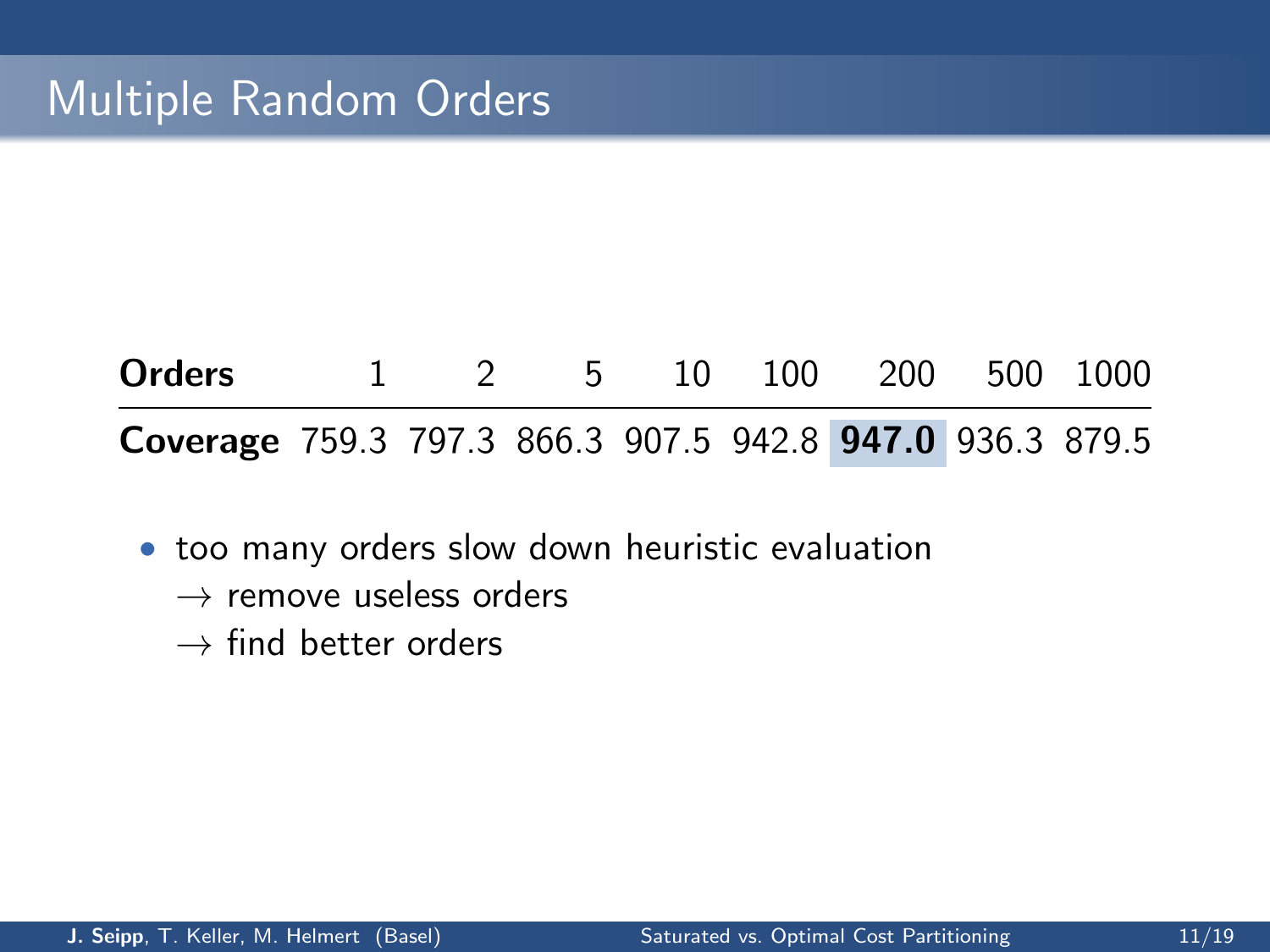## Diverse Orders

### Diversification Algorithm

- sample 1000 states
- start with empty set of orders
- until time limit is reached:
	- generate a random order
	- if it improves upon current set of orders, keep it
	- otherwise, discard it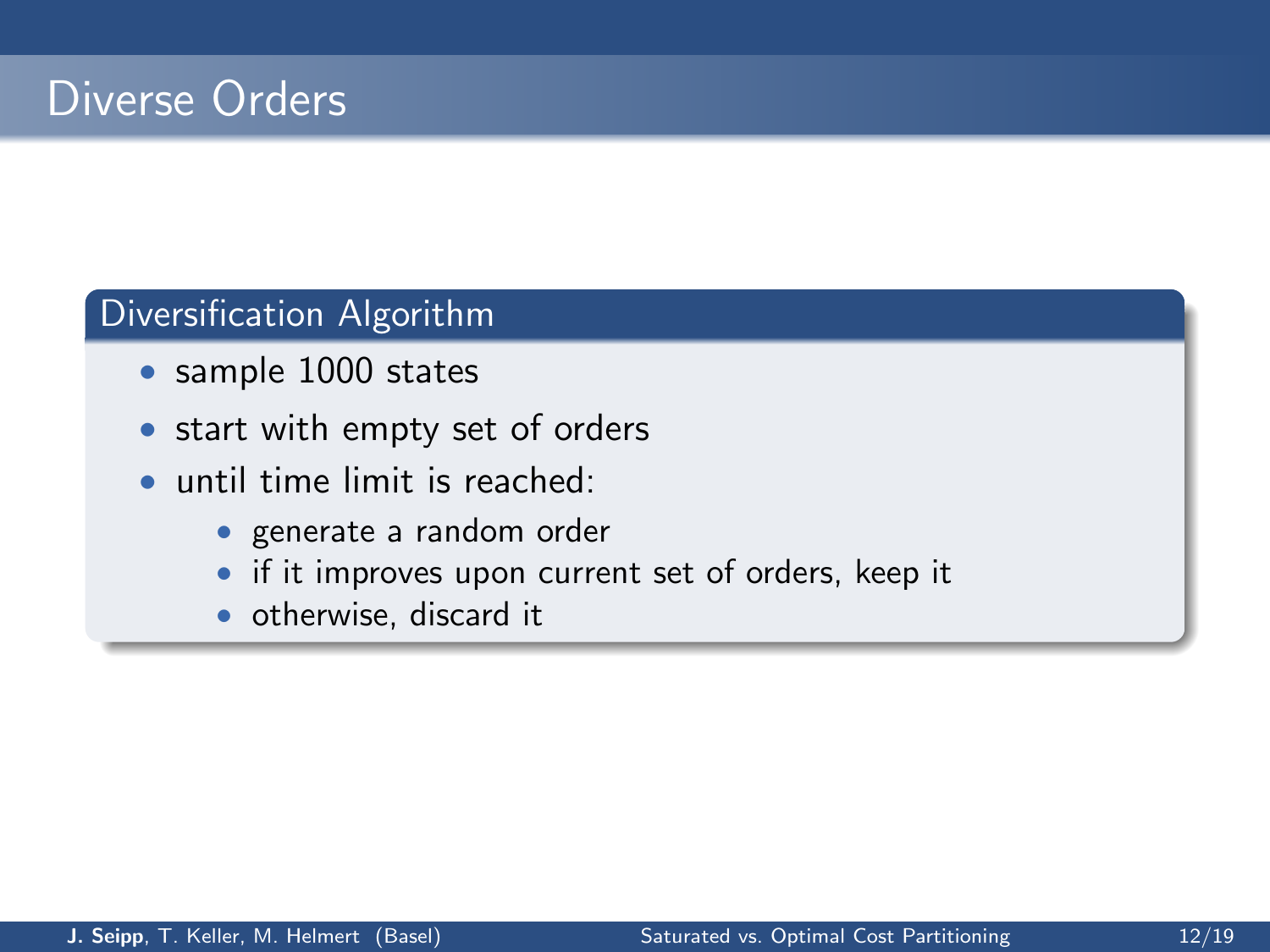## Diverse Orders

#### Diversification Algorithm

- sample 1000 states
- start with empty set of orders
- until time limit is reached:
	- generate a random order
	- if it improves upon current set of orders, keep it
	- otherwise, discard it
- works best with time limit of 200s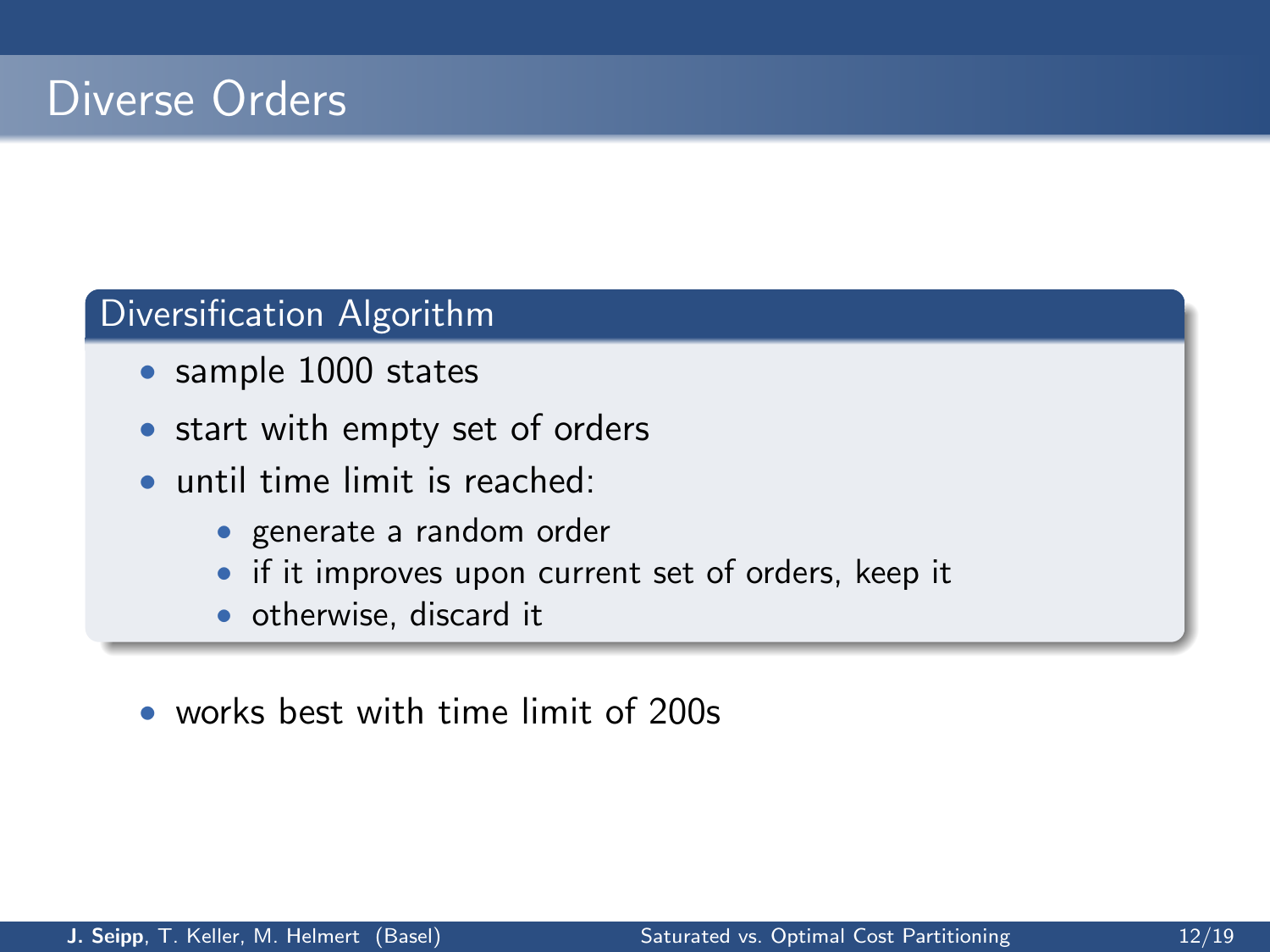| <b>Solved Tasks</b> $h_{\text{rand1}}^{\text{SCP}}$ $h_{\text{add}\uparrow}^{\text{SCP}}$ $h_{\text{add}\downarrow}^{\text{SCP}}$ $h_{\text{HC}}^{\text{SCP}}$ |  |  |  |
|----------------------------------------------------------------------------------------------------------------------------------------------------------------|--|--|--|
| <b>Sum (1667)</b> 759.3 789 800 884.9                                                                                                                          |  |  |  |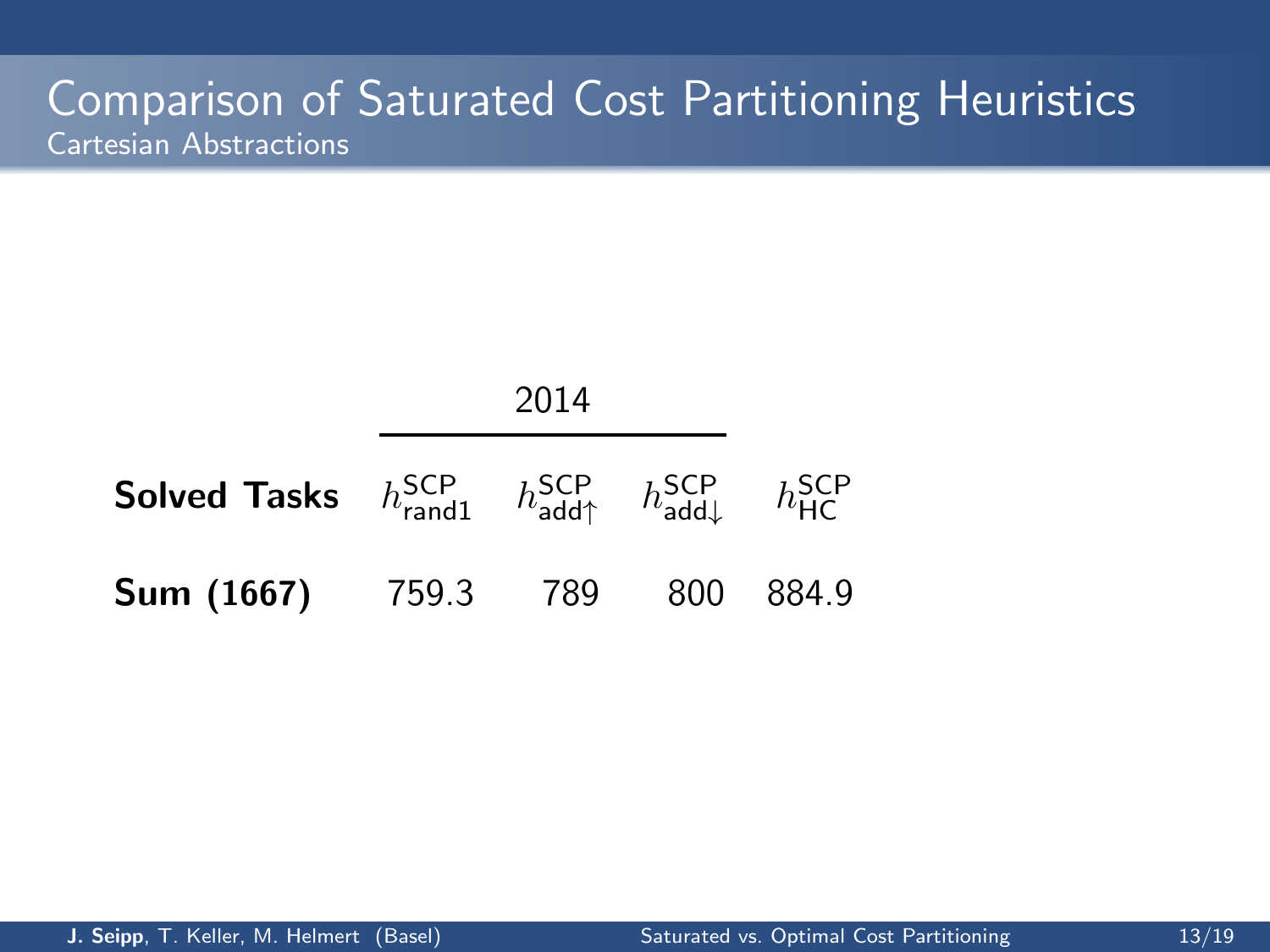|                                                                                                                                                                                                        | 2014 |  |  |
|--------------------------------------------------------------------------------------------------------------------------------------------------------------------------------------------------------|------|--|--|
| <b>Solved Tasks</b> $h_{\text{rand1}}^{\text{SCP}}$ $h_{\text{add}^{\uparrow}}^{\text{SCP}}$ $h_{\text{add}^{\downarrow}}^{\text{SCP}}$ $h_{\text{HC}}^{\text{SCP}}$ $h_{\text{rand200}}^{\text{SCP}}$ |      |  |  |
| <b>Sum (1667)</b> 759.3 789 800 884.9 947.0                                                                                                                                                            |      |  |  |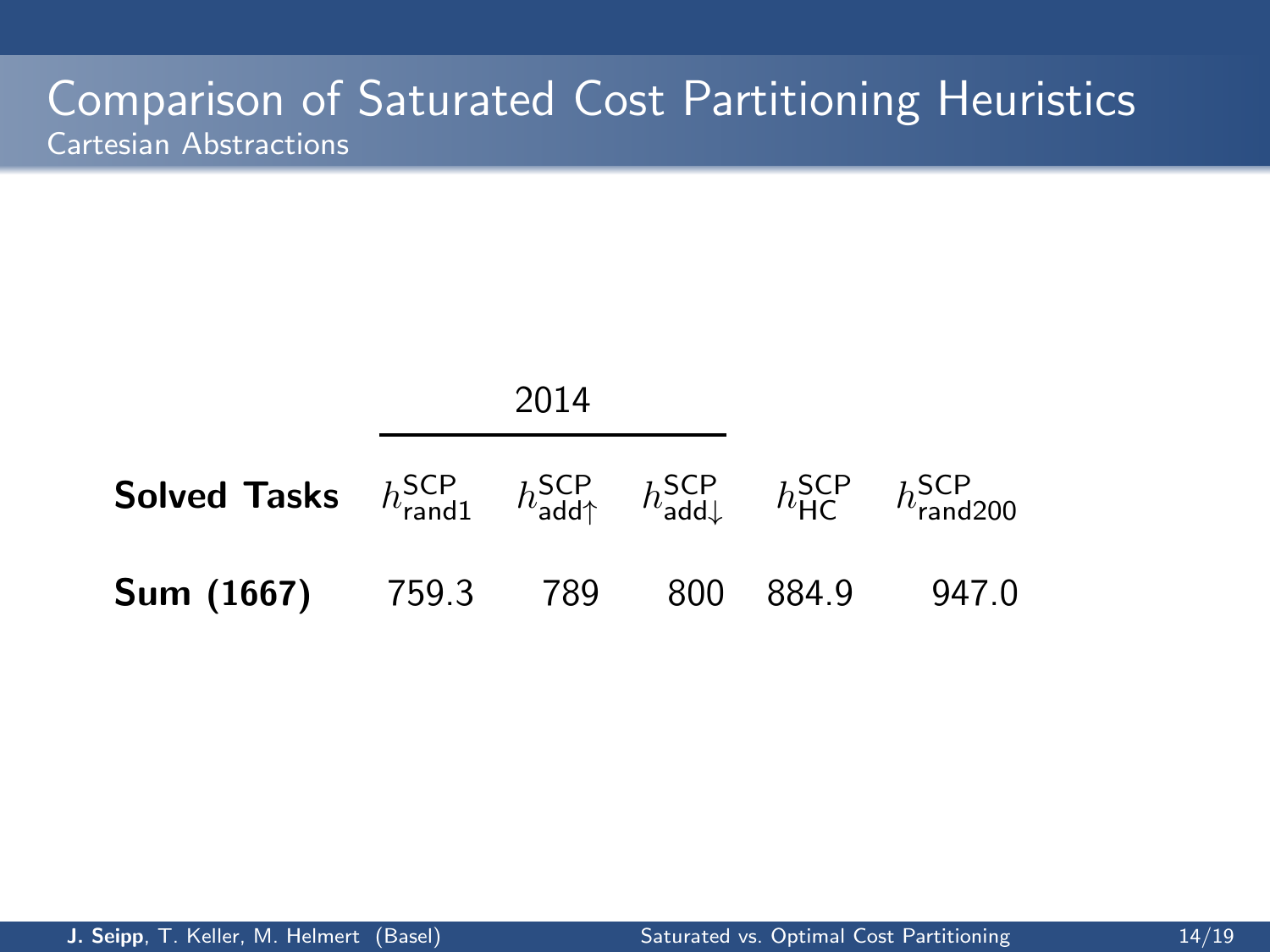|                                                                                                                                            | 2014 |  |  |  |
|--------------------------------------------------------------------------------------------------------------------------------------------|------|--|--|--|
| <b>Solved Tasks</b> $h_{rand1}^{SCP}$ $h_{add\uparrow}^{SCP}$ $h_{add\downarrow}^{SCP}$ $h_{HC}^{SCP}$ $h_{rand200}^{SCP}$ $h_{div}^{SCP}$ |      |  |  |  |
| <b>Sum (1667)</b> 759.3 789 800 884.9 947.0 966.7                                                                                          |      |  |  |  |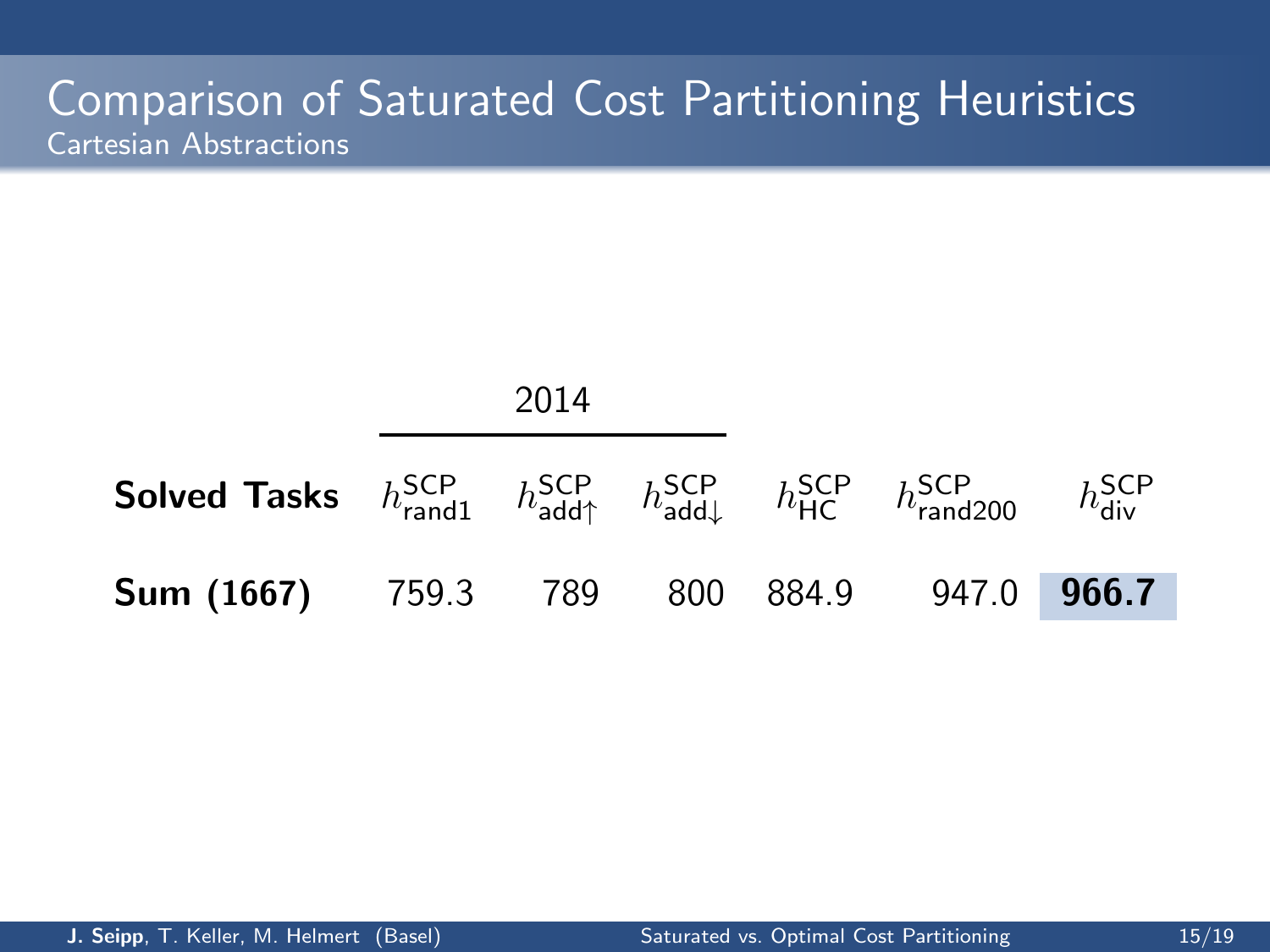### Saturated vs. Optimal Cost Partitioning Expansions (excluding last  $f$  layer)

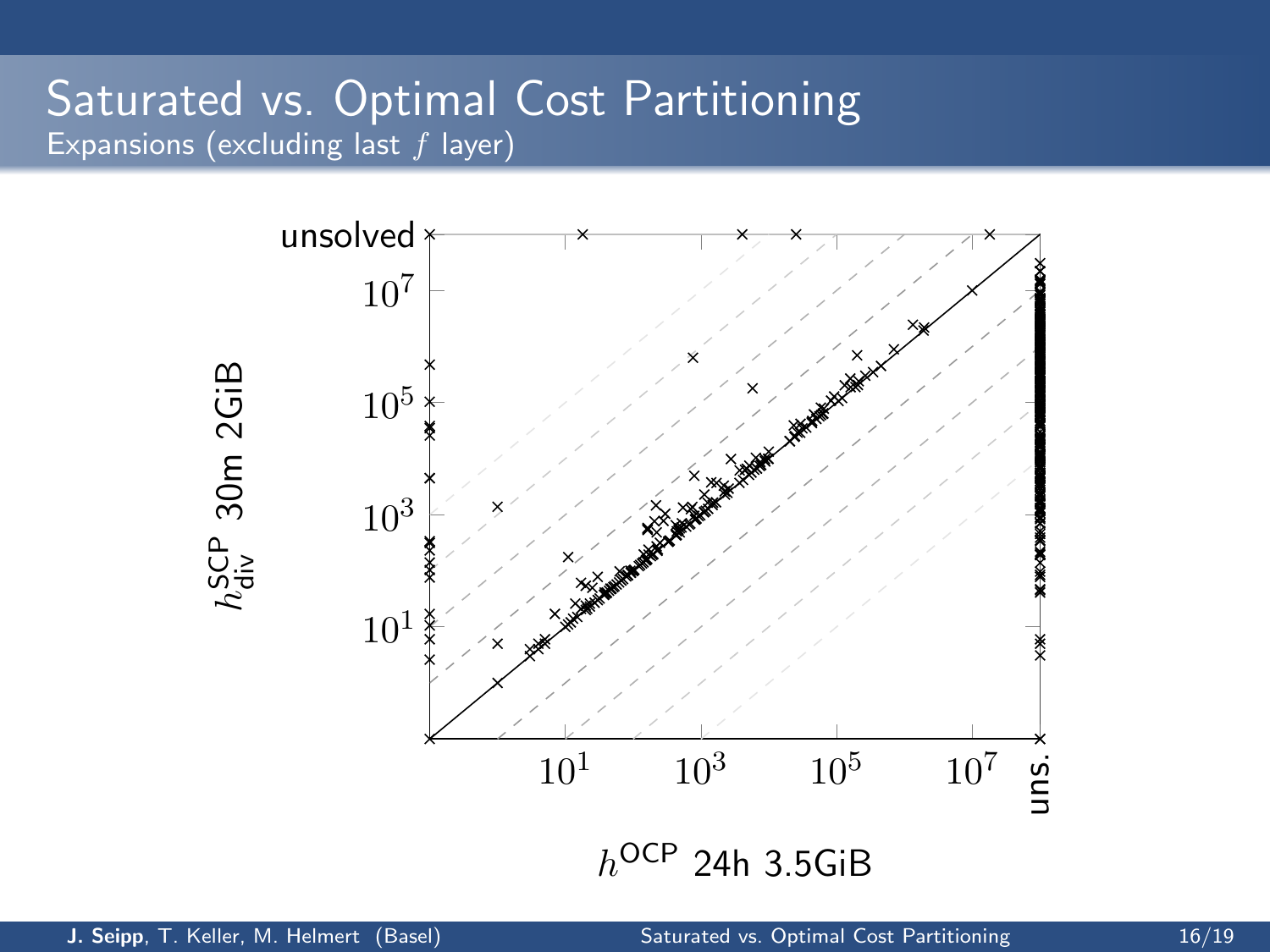## Comparison to Other Approaches

|                                 |       | $h_{\text{div}}^{\text{SCP}}$ $h^{\text{LM-cut}}$ $h^{\text{IPDB}}$ $h^{\text{M&S}}$ $h^{\text{SEQ}}$ |     |     |     |
|---------------------------------|-------|-------------------------------------------------------------------------------------------------------|-----|-----|-----|
| Coverage                        | 966.7 | 882                                                                                                   | 814 | 743 | 734 |
| #Domains $h_{div}^{SCP}$ better |       | 20                                                                                                    | 18  | 25  |     |
| #Domains $h_{div}^{SCP}$ worse  |       | 10                                                                                                    |     |     |     |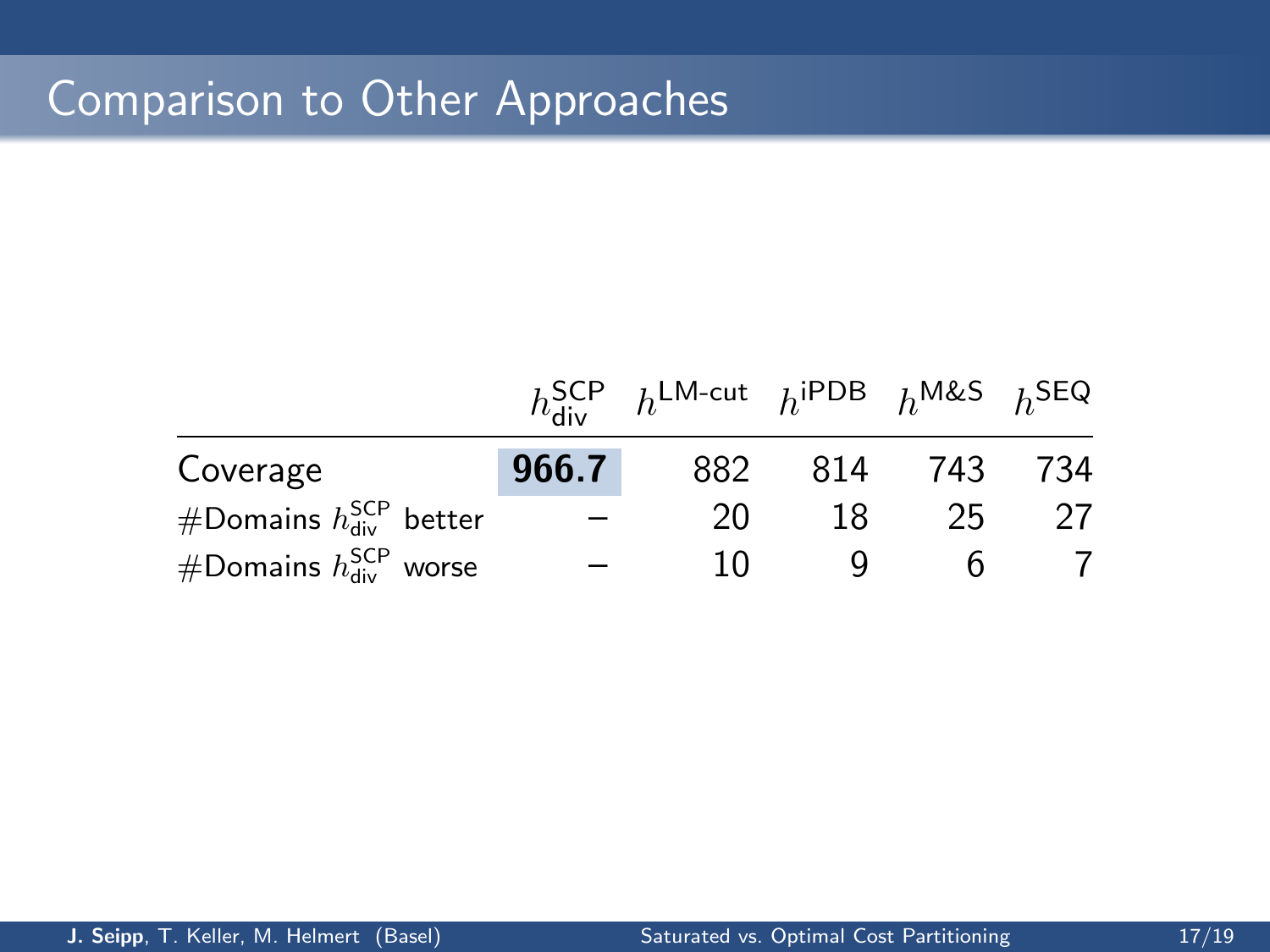## Follow-up Work at ICAPS 2017

- theoretical and experimental comparison of many cost partitioning algorithms
- saturated cost partitioning usually method of choice on IPC benchmarks